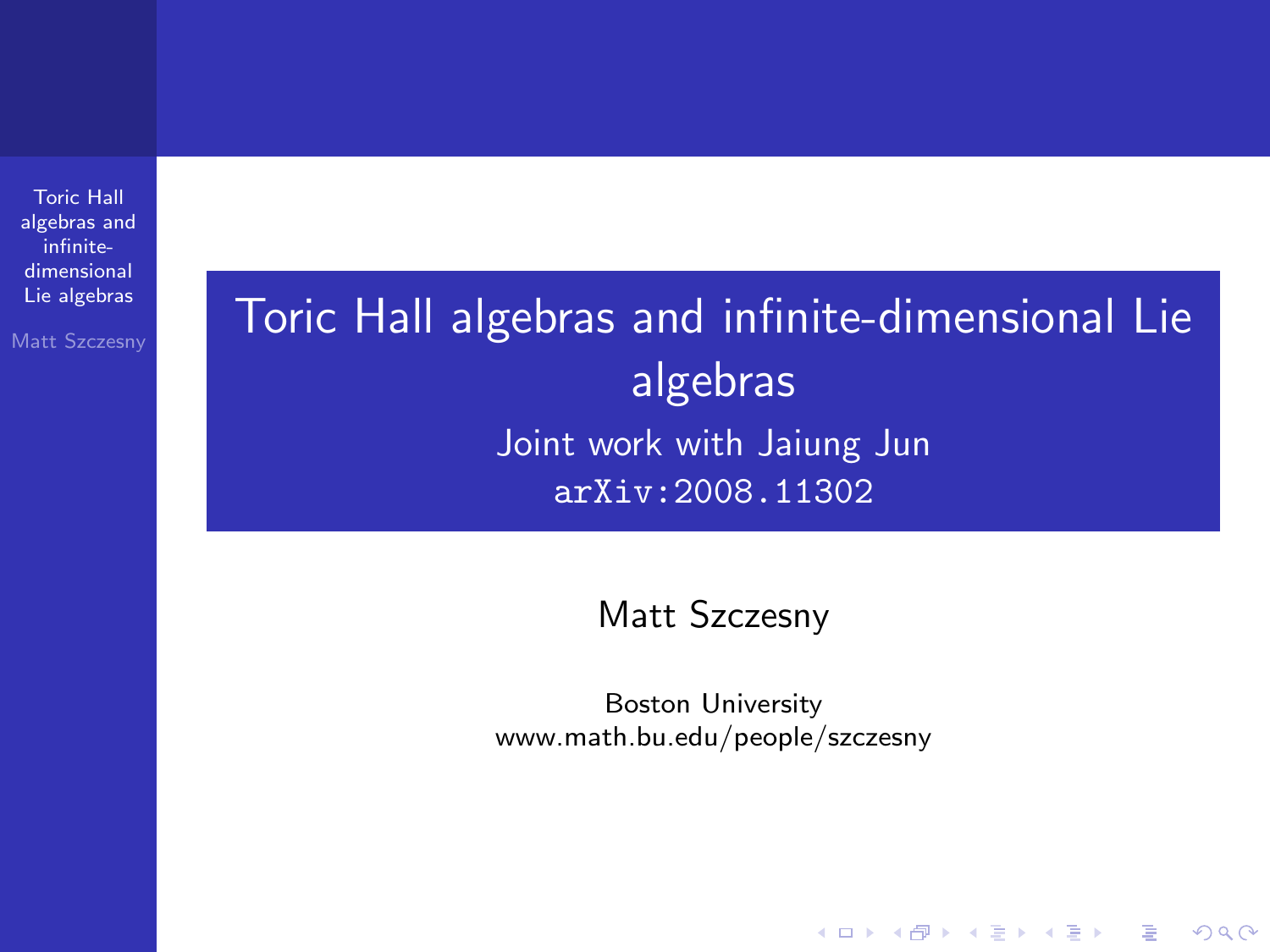Matt Szczesny



Humboldt-Stiftung/David Ausserhofer

# Happy Birthday Dirk !

**K ロ ▶ K @ ▶ K 할 X X 할 X → 할 X → 9 Q Q ^**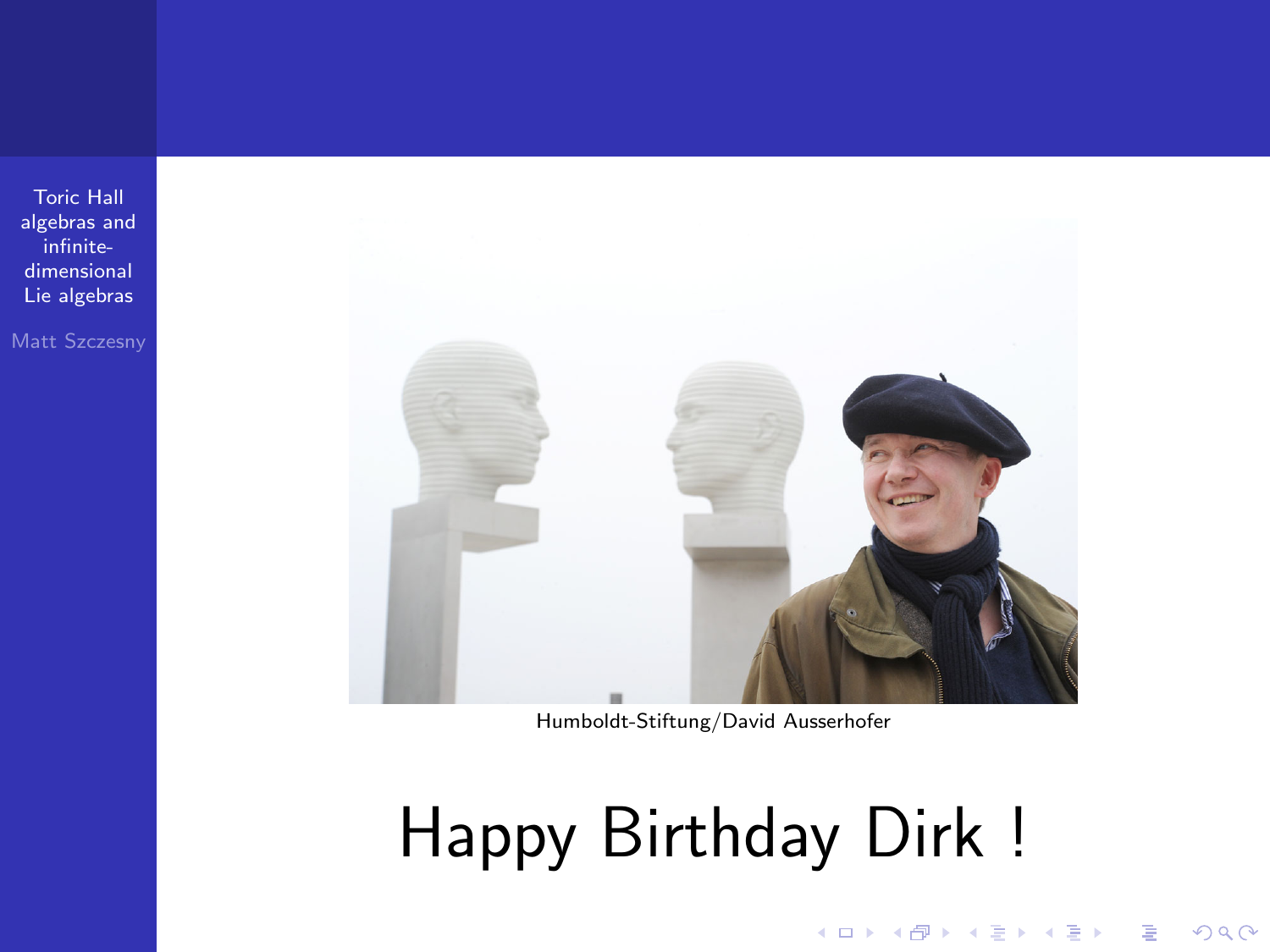### Main Idea:

Toric Hall [algebras and](#page-0-0) infinitedimensional Lie algebras

Matt Szczesny

- The Connes-Kreimer Hopf algebras of rooted trees and Feynman graphs, and many other combinatorial Hopf algebras arise as Hall algebras.
- Hall algebras have structure coefficients that count extensions in a category.
- $\blacksquare$  I will describe a Hall algebra construction which attaches to a projective toric variety  $X_{\Sigma}$  a Hopf algebra  $H_X^{\mathcal{T}} \simeq \mathsf{U}(\mathfrak{n}_X^{\mathcal{T}}).$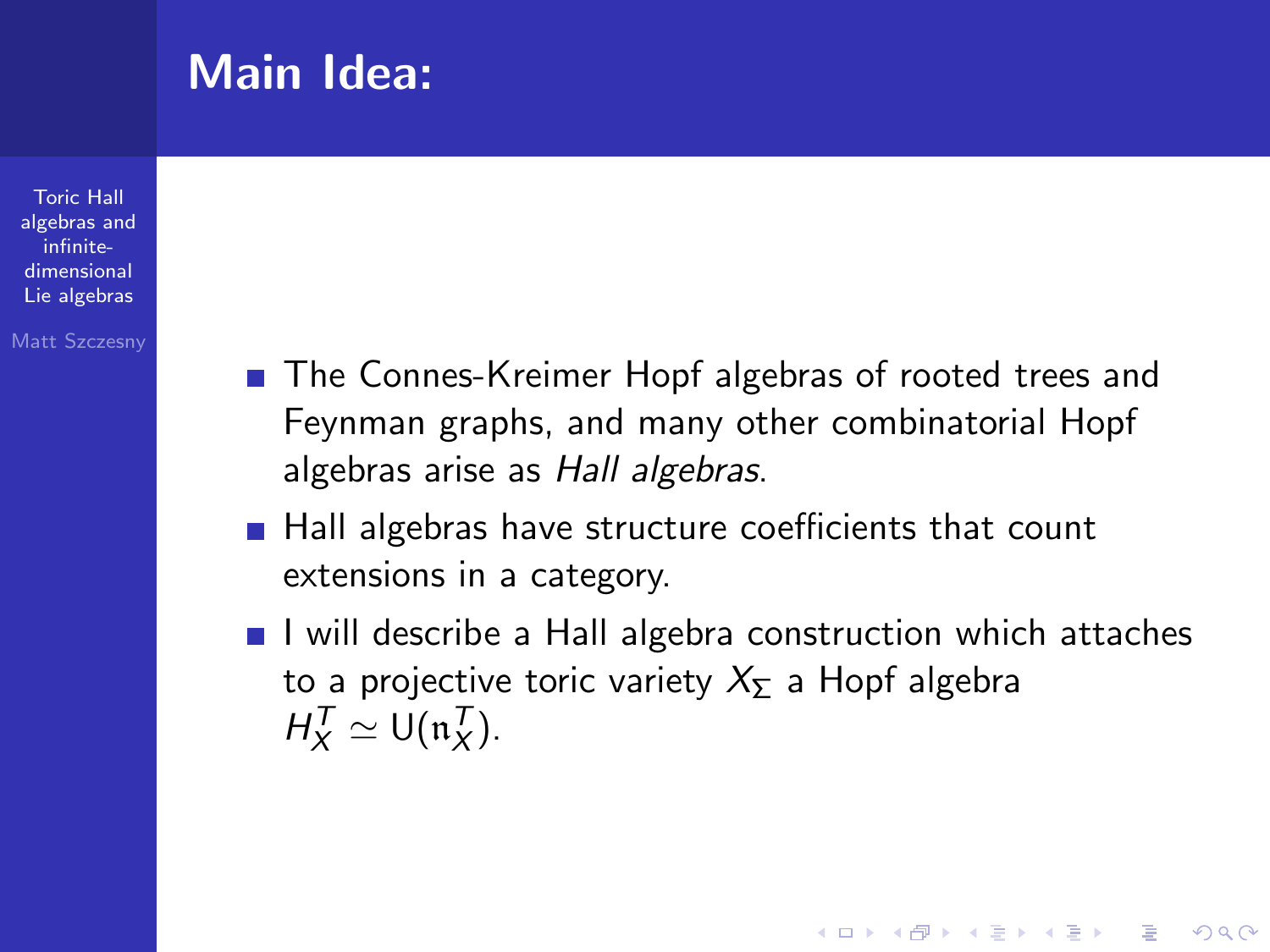### Outline:

Toric Hall [algebras and](#page-0-0) infinitedimensional Lie algebras

Matt Szczesny

- Hall algebras of finitary abelian categories ("traditional setting")
- $\blacksquare$  Hall algebras in the non-additive setting
- **Monoid schemes**
- The Hall algebra of T-sheaves on  $X_{\overline{Y}}$  and examples.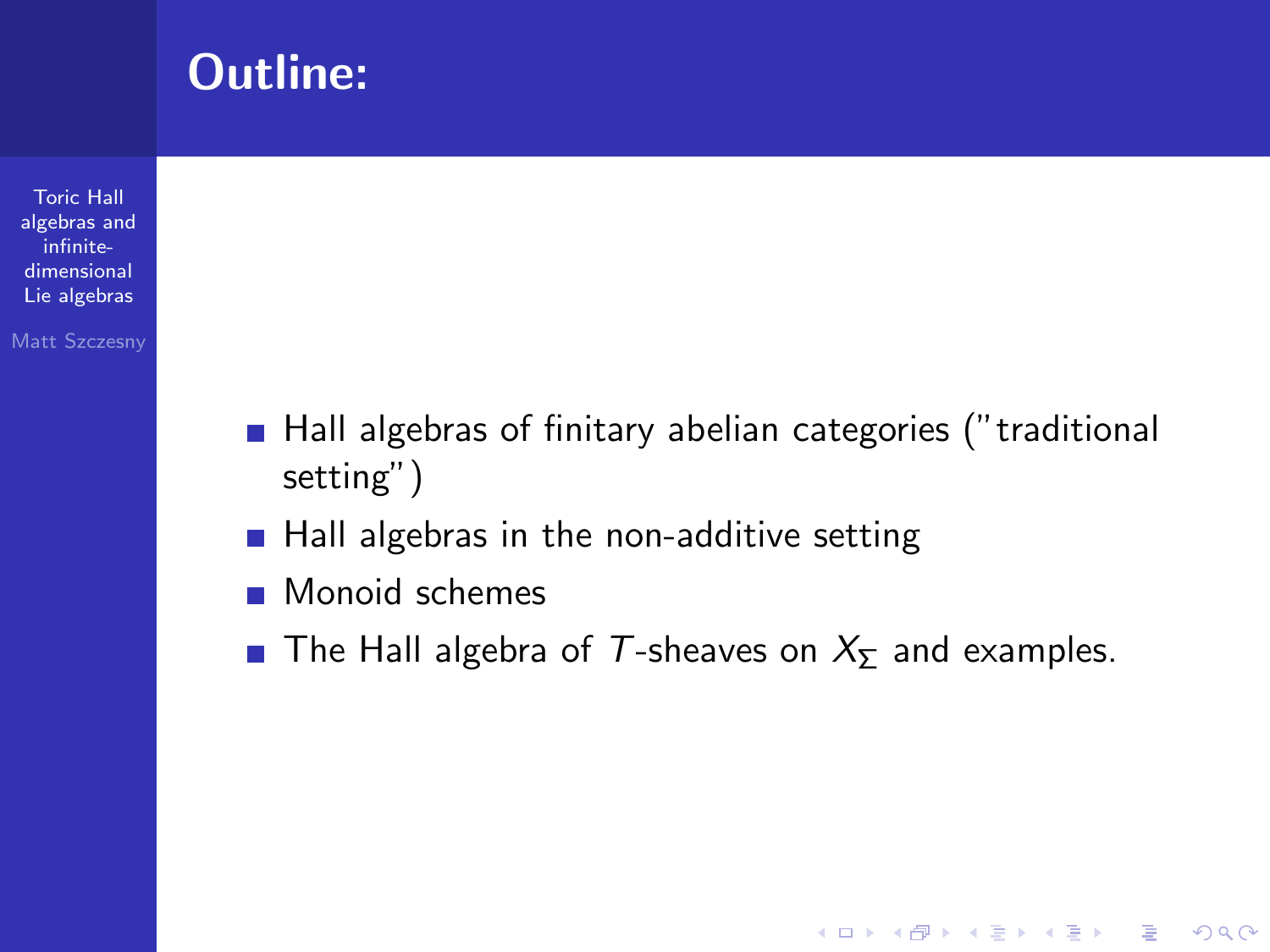# Hall algebras of finitary abelian categories ("traditional" setting)

Toric Hall [algebras and](#page-0-0) infinitedimensional Lie algebras

Matt Szczesny

### Definition

An abelian (or exact) category  $A$  is called *finitary* if  $\mathsf{Hom}(M,N)$  and  $\mathsf{Ext}^1(M,N)$  are finite  $\mathsf{sets}$  for any pair of objects  $M, N \in \mathcal{A}$ .

#### Example

- $\blacksquare$   $\mathcal{A} = \mathsf{Rep}(Q, \mathbb{F}_q)$ , where Q is a quiver.
- $A = \text{Coh}(X)$ , where X is a projective variety over  $\mathbb{F}_q$ .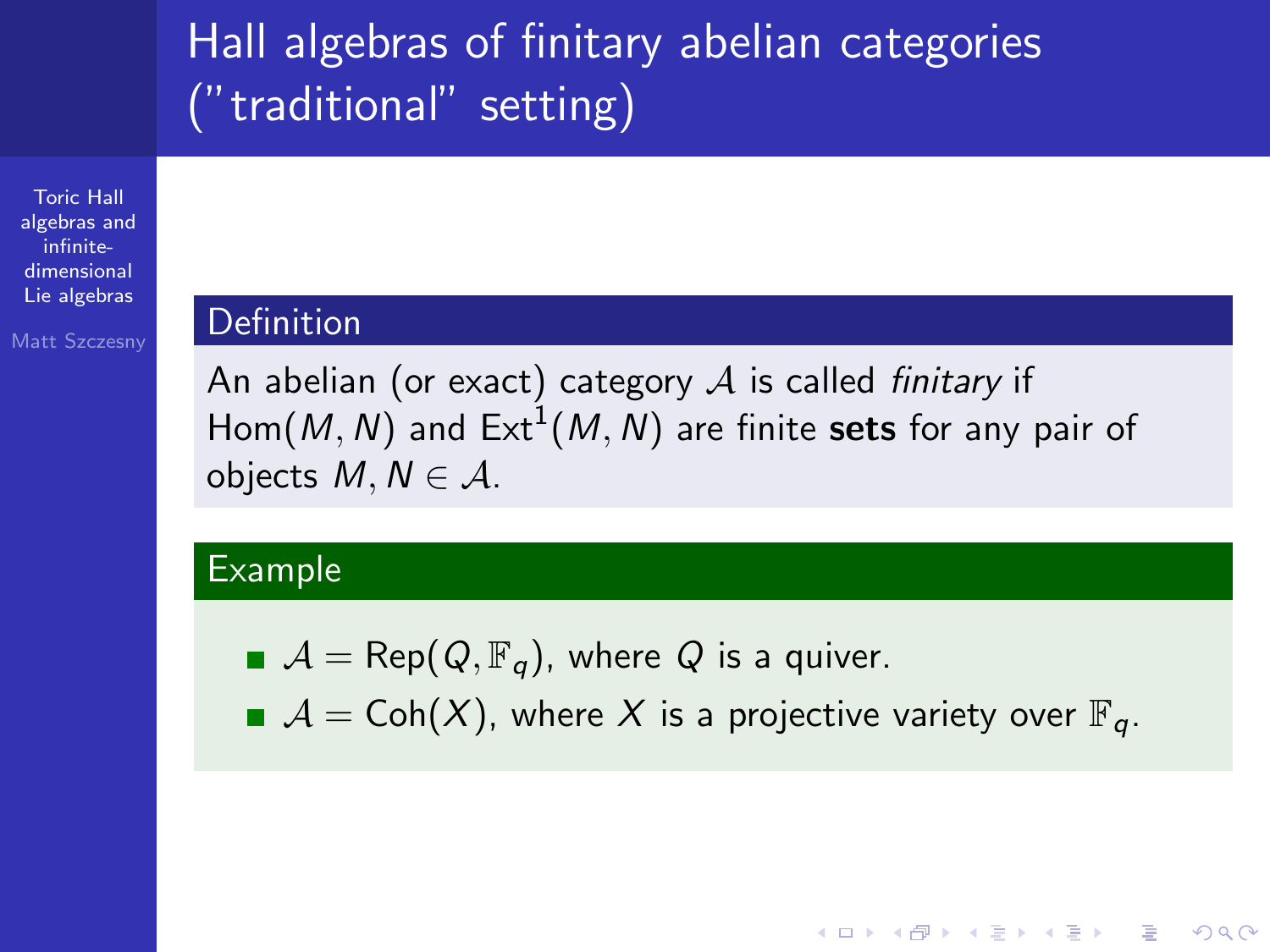Matt Szczesny Given a finitary abelian category  $A$ , we may define

 $H_A := \{f : \text{Iso}(A) \to \mathbb{Q} | f \text{ has finite support }\}$ 

with convolution product

$$
f \bullet g([M]) = \sum_{N \subset M} f([M/N])g([N])
$$

**KORK EX KEY CRACK**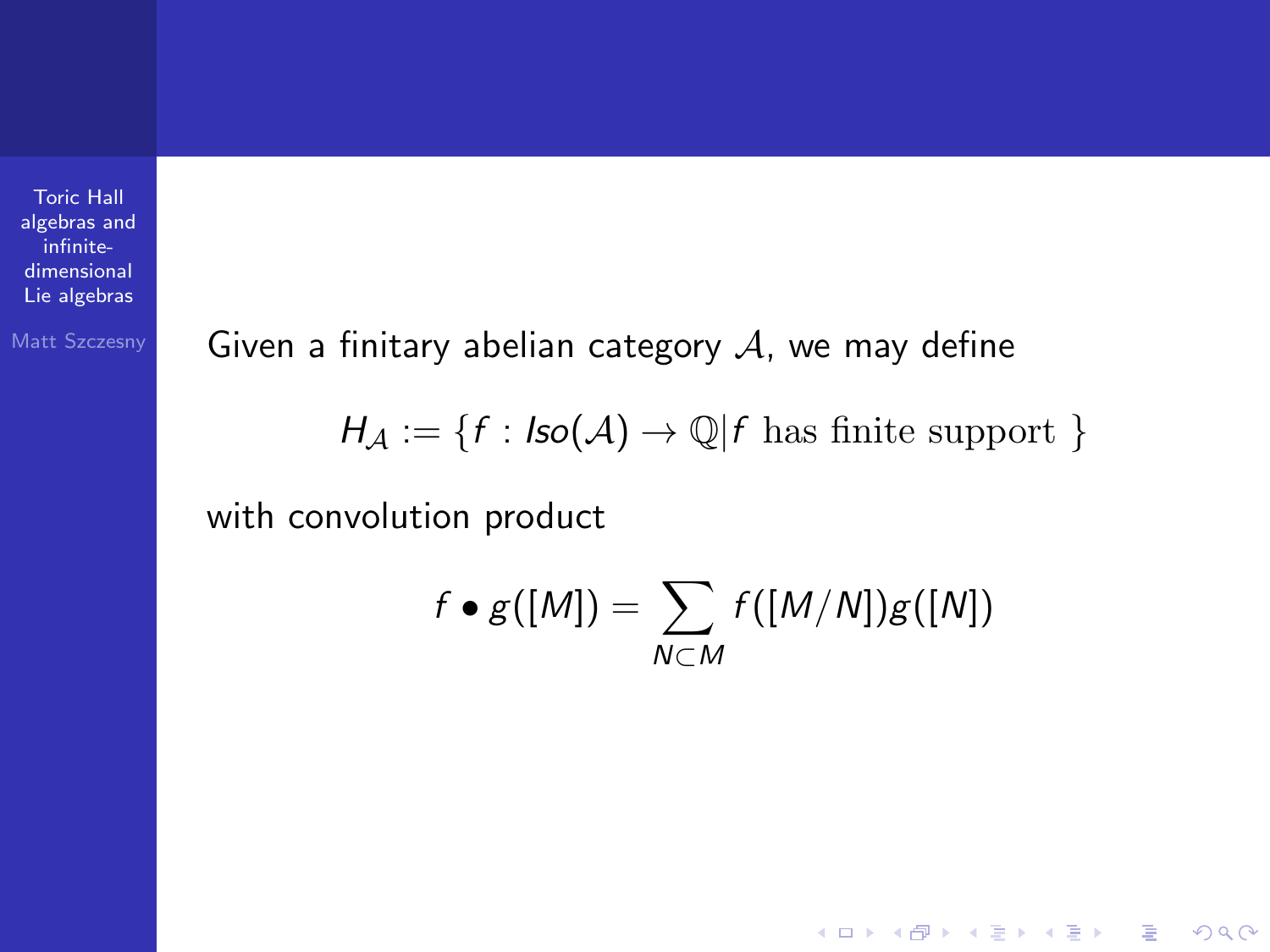Matt Szczesny

It's easy to see that

 $\delta_{[\mathcal{M}]} \bullet \delta_{[\mathcal{N}]} = \sum g^{\mathcal{K}}_{\mathcal{M},\mathcal{N}} \delta_{[\mathcal{K}]}$ 

where

$$
g_{M,N}^K=|\{L\subset K|L\simeq N, K/L\simeq M\}|
$$

 $g^K_{M,N} |Aut(M)| |Aut(N)|$  counts the number of isomorphism classes of short exact sequences

$$
0 \to N \to K \to M \to 0.
$$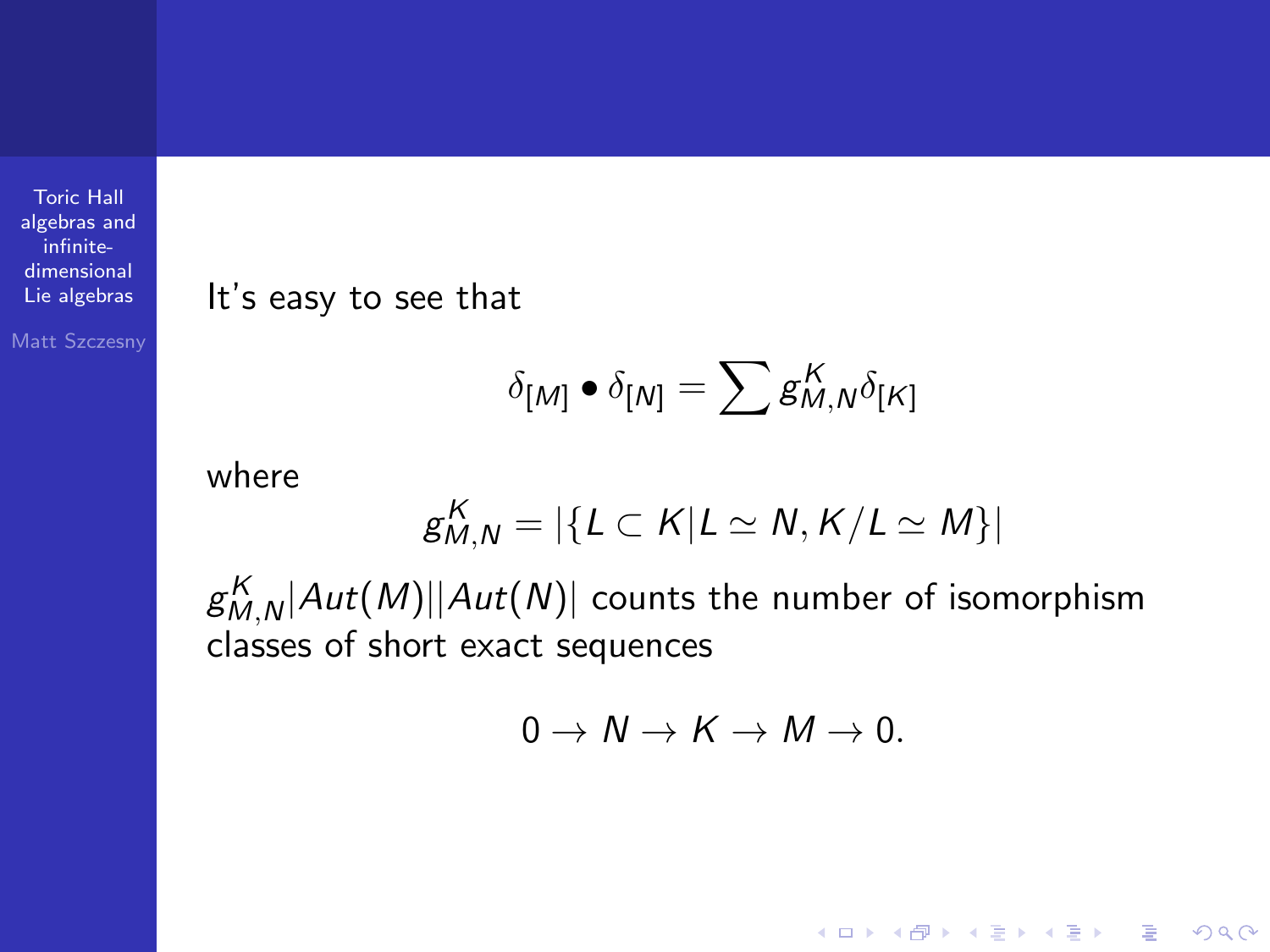Matt Szczesny

One can also consider a twist  $H_A$  of  $H_A$  by the multiplicative Euler form

$$
\langle M,N\rangle_m:=\sqrt{\prod_{i=0}^\infty|\operatorname{Ext}^i(M,N)|^{(-1)^i}}
$$

New multiplication:

$$
f \star g([M]) = \sum_{N \subset M} := \langle M/N, N \rangle_m f([M/N]) g([N])
$$

 $\mathbf{E} = \mathbf{A} \oplus \mathbf{A} + \mathbf{A} \oplus \mathbf{A} + \mathbf{A} \oplus \mathbf{A} + \mathbf{A} \oplus \mathbf{A} + \mathbf{A} \oplus \mathbf{A} + \mathbf{A} \oplus \mathbf{A} + \mathbf{A} \oplus \mathbf{A} + \mathbf{A} \oplus \mathbf{A} + \mathbf{A} \oplus \mathbf{A} + \mathbf{A} \oplus \mathbf{A} + \mathbf{A} \oplus \mathbf{A} + \mathbf{A} \oplus \mathbf{A} + \mathbf{A} \oplus \mathbf{A} + \mathbf{A$ 

 $2990$ 

### Theorem (Ringel, Green)

Let A be a finitary abelian category. Then  $H_A$ ,  $H_A$  are associative algebras.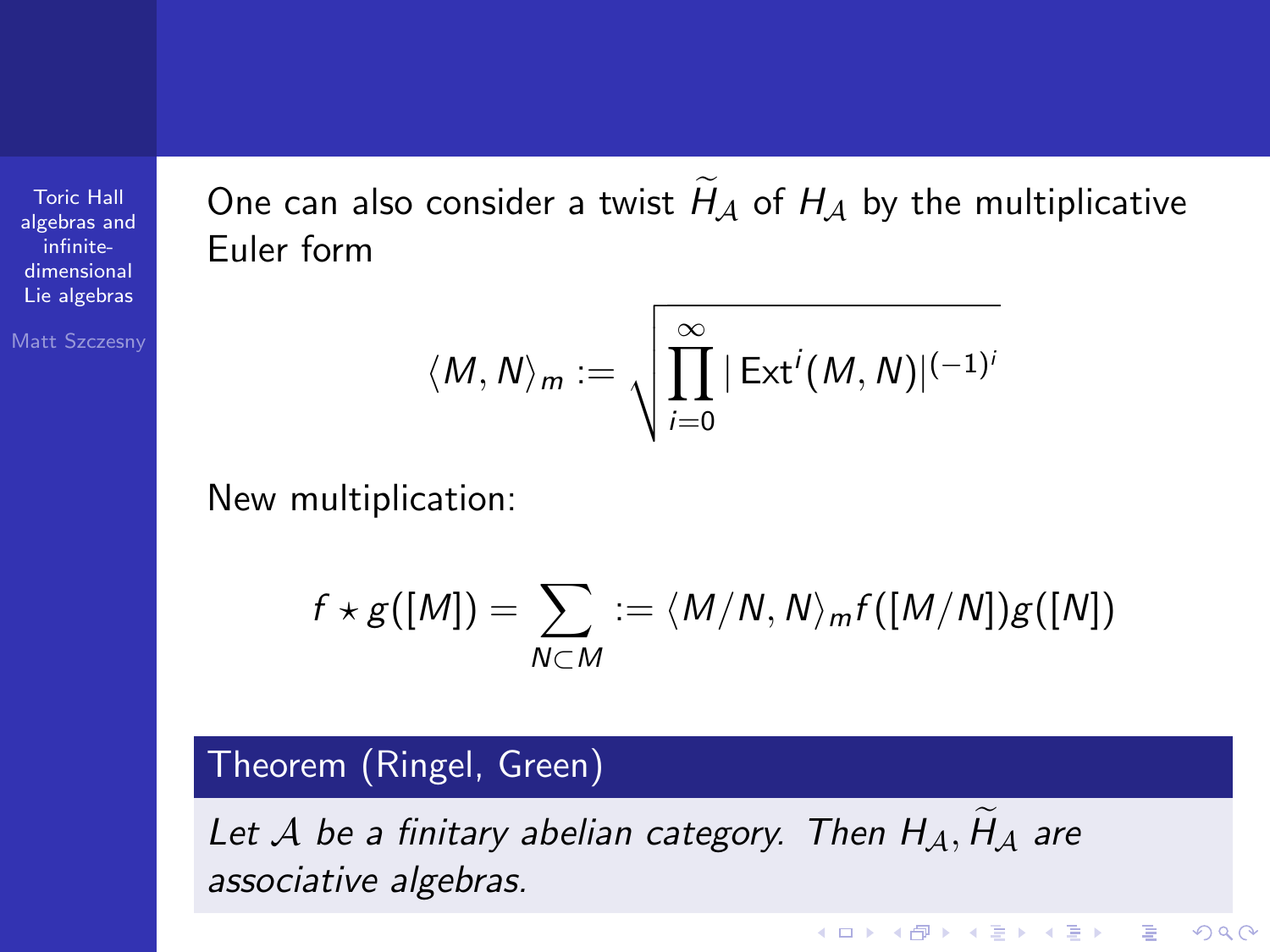### Bialgebra structures

Toric Hall [algebras and](#page-0-0) infinitedimensional Lie algebras

Matt Szczesny

When A is hereditary (gldim( $A$ )  $\leq$  1),  $H_A$  can be equipped with a co-product  $\Delta_A$  and antipode  $S_A$  (there are some subtleties here), such that  $(H_A, \Delta_A, S_A)$  is a Hopf algebra.

Hall algebras of  $\mathbb{F}_q$ -linear finitary abelian categories are interesting quantum-group type objects.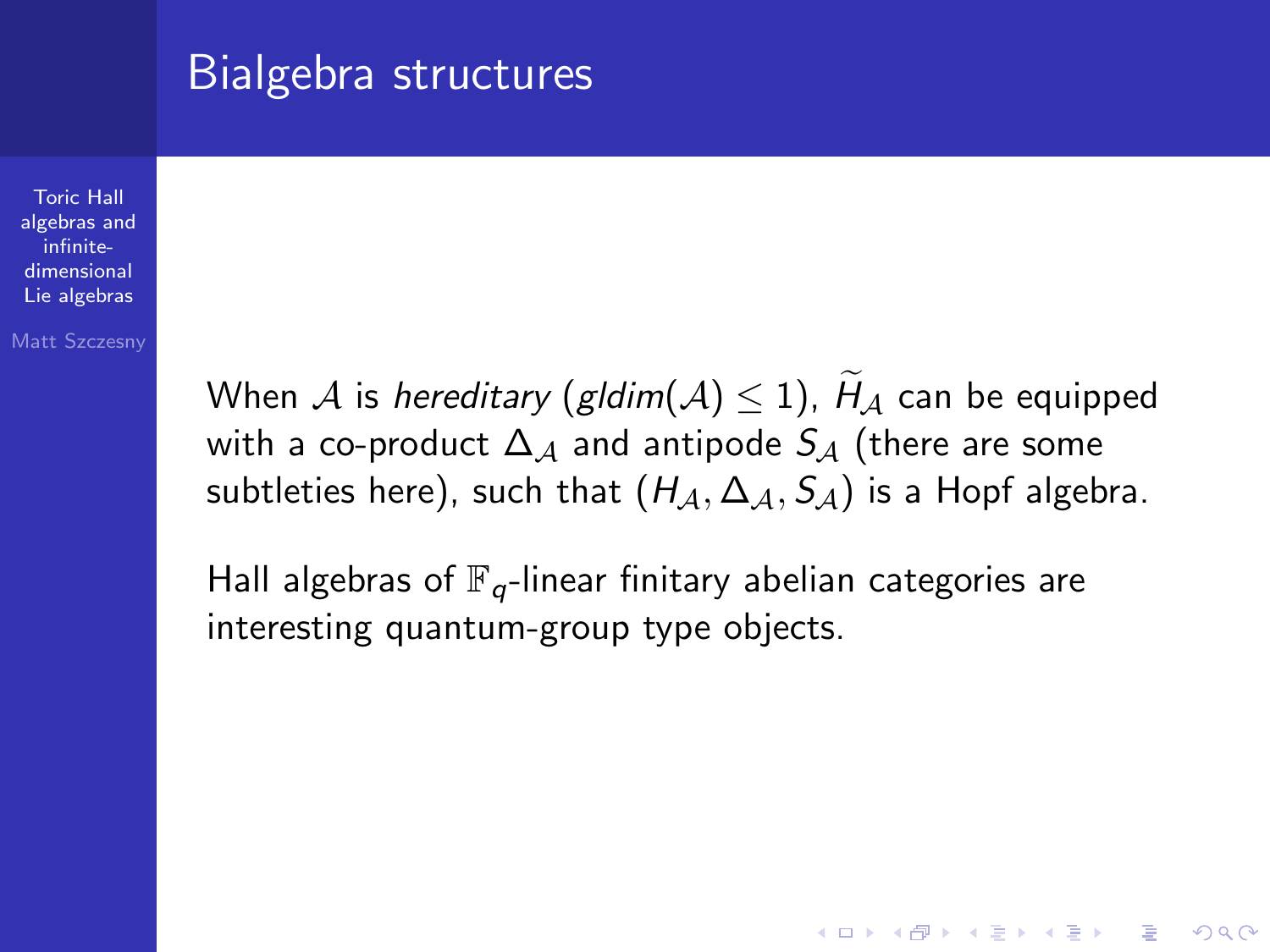Matt Szczesny

#### Theorem (Ringel, Green)

Let Q be a quiver, with associated Kac-Moody algebra  $\mathfrak{g}_{\mathcal{Q}}$ , There is an embedding

$$
U^+_{\sqrt{q}}(\mathfrak{g}_{Q})\hookrightarrow \widetilde{H}_{Rep(Q,\mathbb{F}_{q})}
$$

This is an isomorphism in types A, D, E.

### Theorem (Kapranov, Kassel-Baumann)

There is an embedding

$$
U_{\sqrt{q}}^{+}(\widehat{\mathfrak{sl}}_{2})\hookrightarrow \widetilde{H}_{\mathit{Coh}(\mathbb{P}^{1}_{\mathbb{F}_{q}})}
$$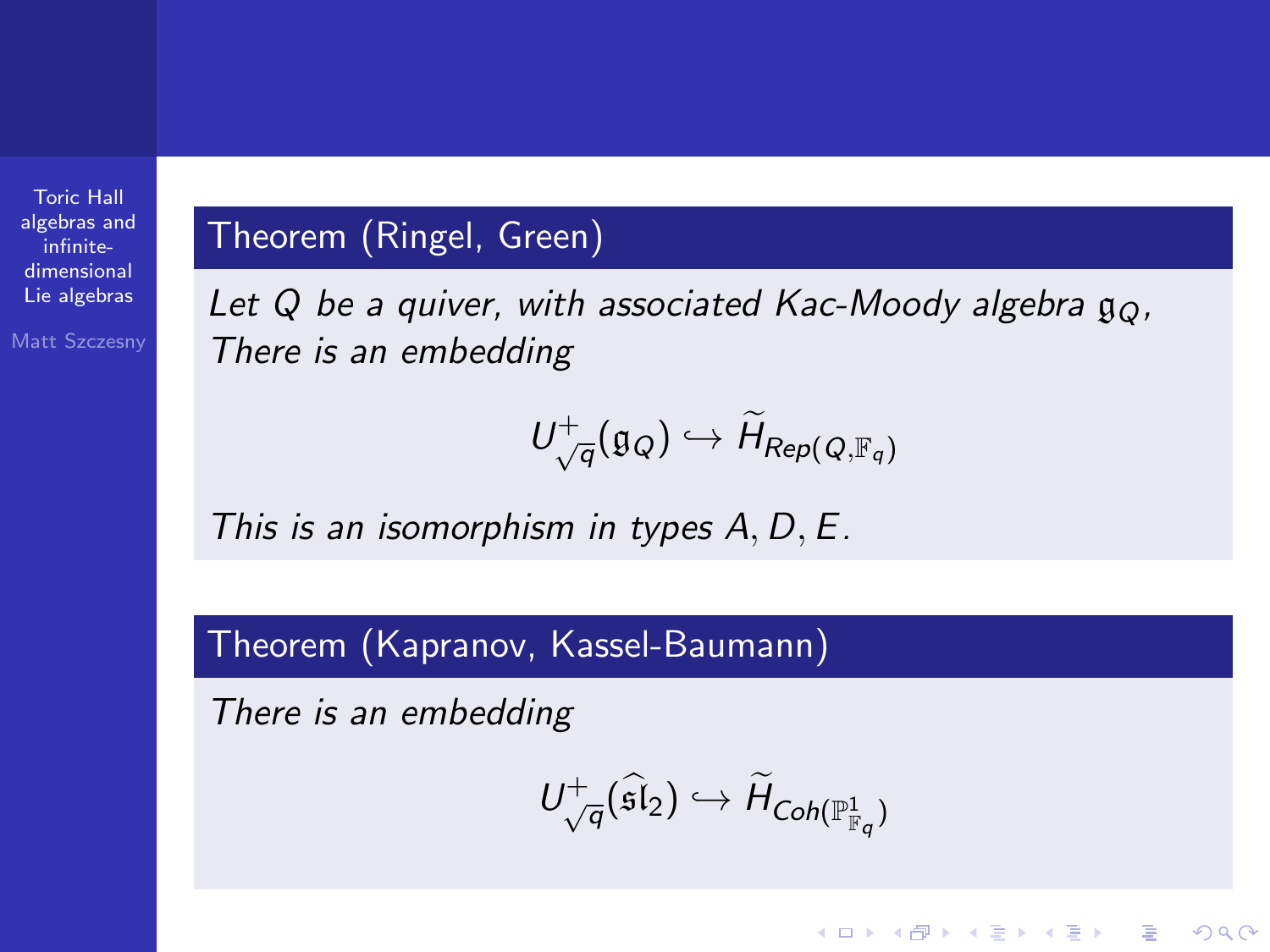Matt Szczesny

- Work of Burban-Schiffmann relates Hall algebras of elliptic curves over  $\mathbb{F}_q$  to spherical DAHA etc.
- **Study of Hall algebras of coherent sheaves on smooth** projective curves over  $\mathbb{F}_q$  is closely related to the theory of automorphic forms over function fields ( Kapranov )
- Extensive body of work by Kapranov, Schiffmann, Vasserot, and others.
- **Example 1** Little is known about the structure of these Hall algebras for higher genus curves and even less for higher-dimensional projective varieties  $X$  when  $dim(X) > 1$ .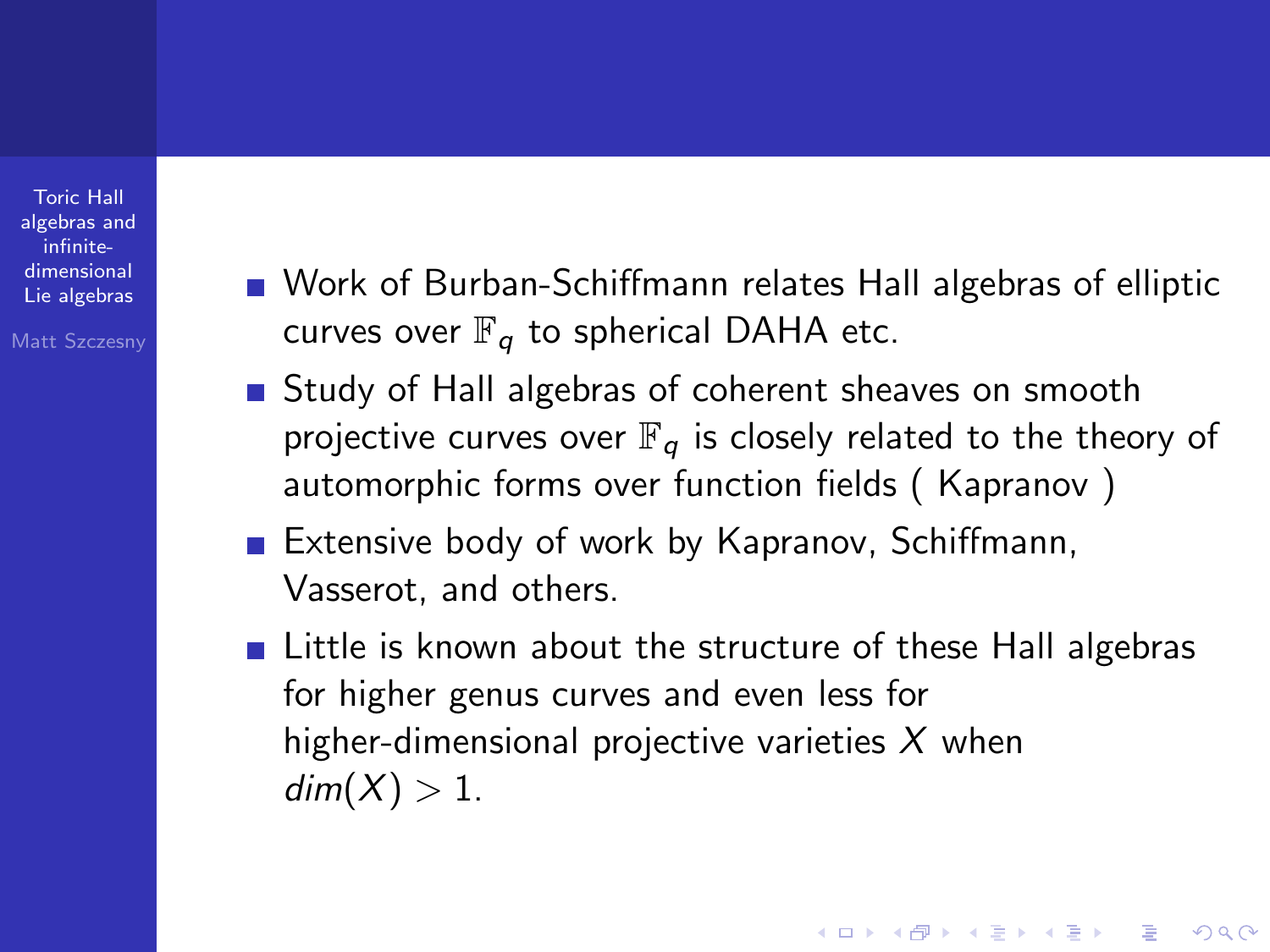Matt Szczesny Basic observation: the algebra structure on  $H_A$ :

$$
f\bullet g([M])=\sum_{N\subset M}f([M/N])g([N])
$$

does not use the fact that  $A$  is additive !

In fact, one can define Hall algebras of certain non-additive categories.

**KORK STRATER STRAKES**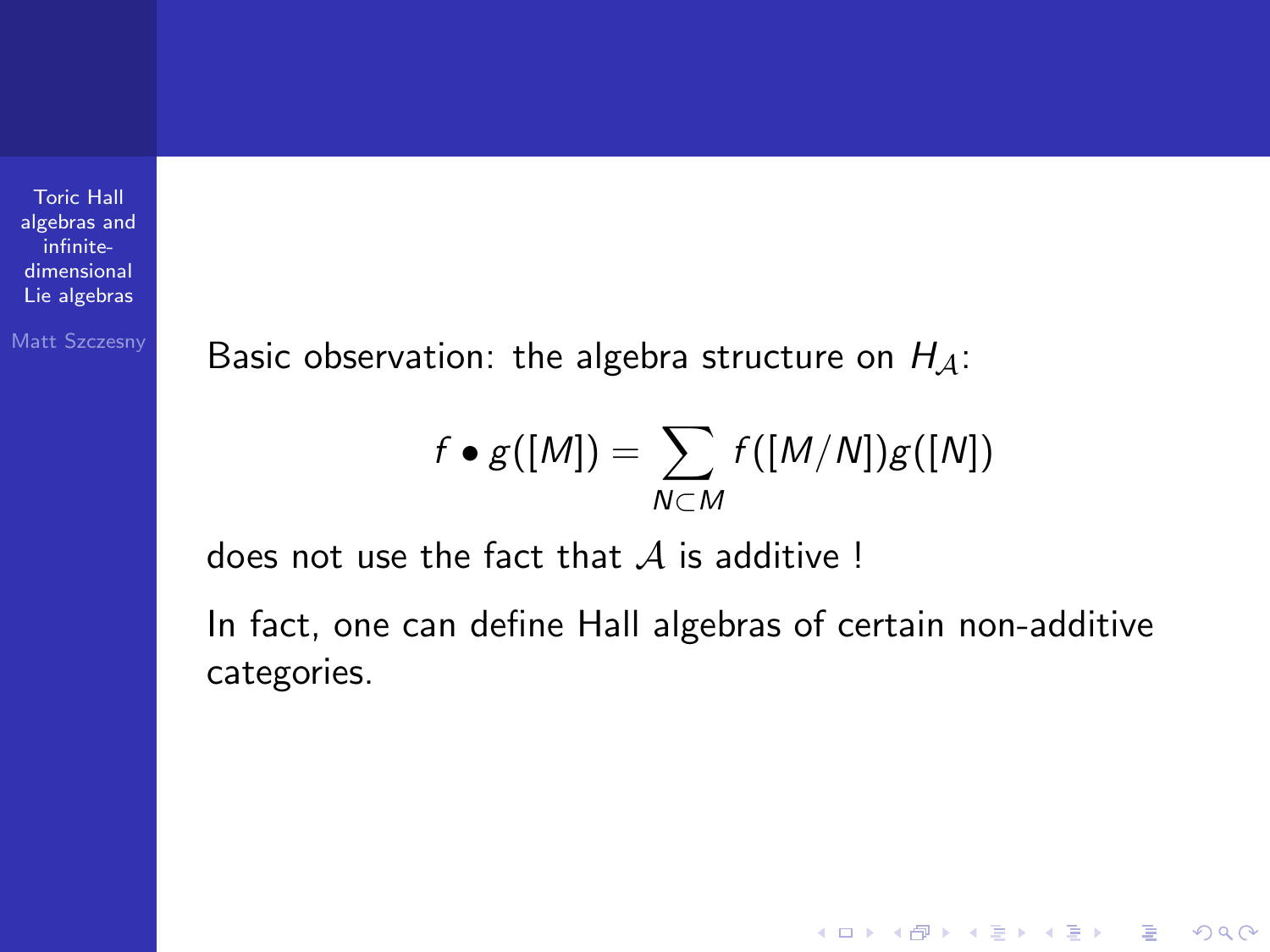### Proto-Exact categories

Toric Hall [algebras and](#page-0-0) infinitedimensional Lie algebras

Matt Szczesny

- A very flexible framework for working with Hall algebras is provided by **proto-exact** categories, due to Dyckerhoff-Kapranov.
- These are a (potentially non-additive) generalization of Quillen exact category.

**KORK ERKER ADE YOUR** 

■ One can define algebraic K-theory of proto-exact categories via the Waldhausen construction.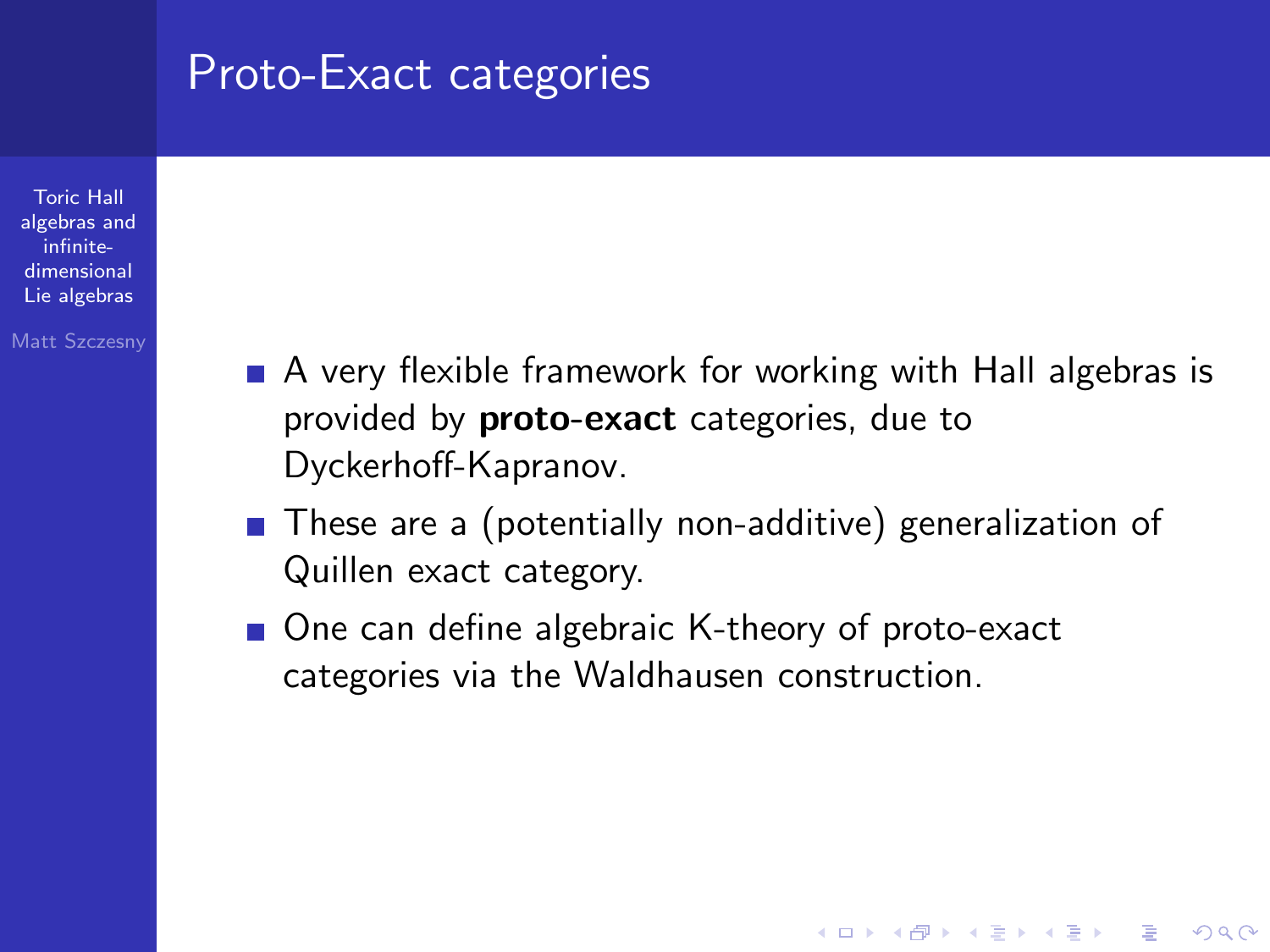Matt Szczesny

### Theorem (Dyckerhoff-Kapranov)

If C is a proto-exact category such that  $Hom(X, Y)$  and  $Ext_{\mathcal{C}}(X, Y)$  are finite sets  $\forall X, Y \in \mathcal{C}$ , then one can define an associative Hall algebra  $H_C$  as before (i.e. by counting short exact sequences).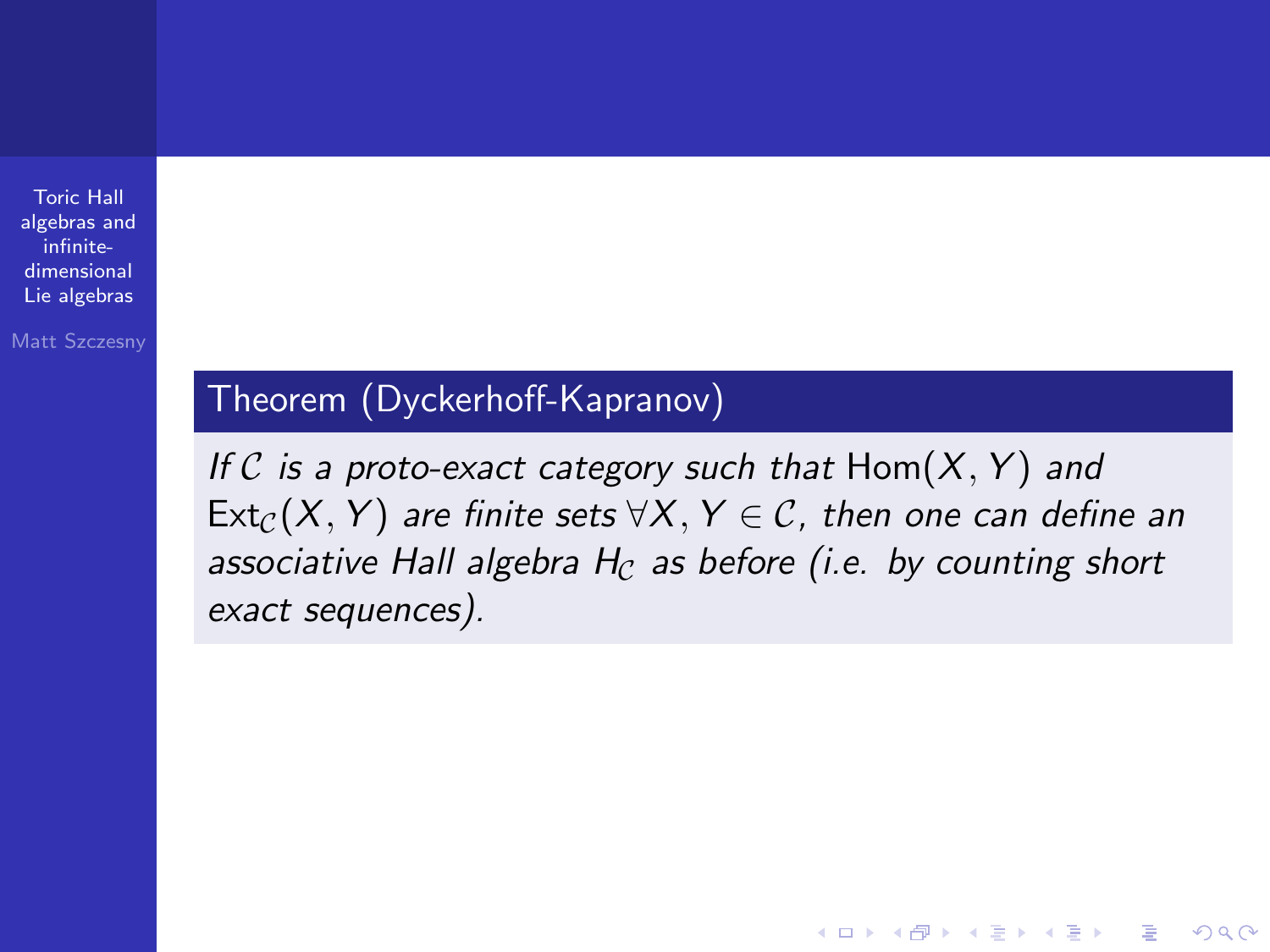### Examples of proto-exact categories

Toric Hall [algebras and](#page-0-0) infinitedimensional Lie algebras

Matt Szczesny

Any exact or abelian category is proto-exact, but there are a number of non-additive examples, often of a "combinatorial" nature:

- **Pointed sets Set.**
- If A is a monoid, the category of A-modules ( pointed sets with A-action)
- Rep( $Q, Set_{\bullet}$ ) where Q is a quiver.
- **Pointed matroids**
- **Rooted trees**
- **Feynman graphs**
- $\Box$  Coh(X) the category of coherent sheaves on a monoid scheme X.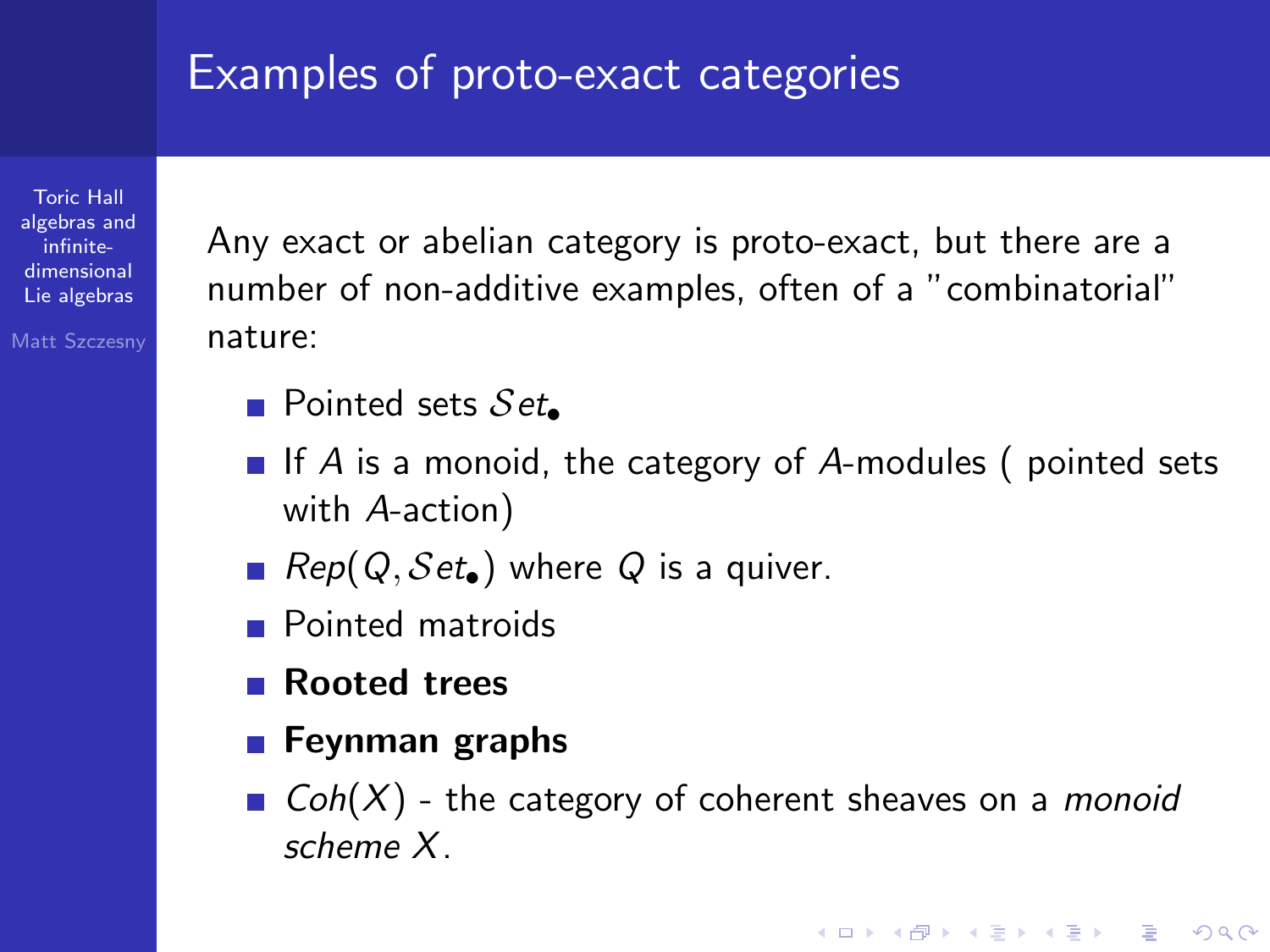### Goal:

Toric Hall [algebras and](#page-0-0) infinitedimensional Lie algebras

Matt Szczesny

Let X be a projective variety over  $\mathbb{F}_q$ . We want to compute the "classical limit"

 $\lim_{q\to 1} H_{Coh(X)}$ 

**KORK ERKER ADE YOUR** 

hoping it will shed some light on the structure of  $H_{\mathcal{C}oh}(X)$ , especially when  $dim(X) > 1$ .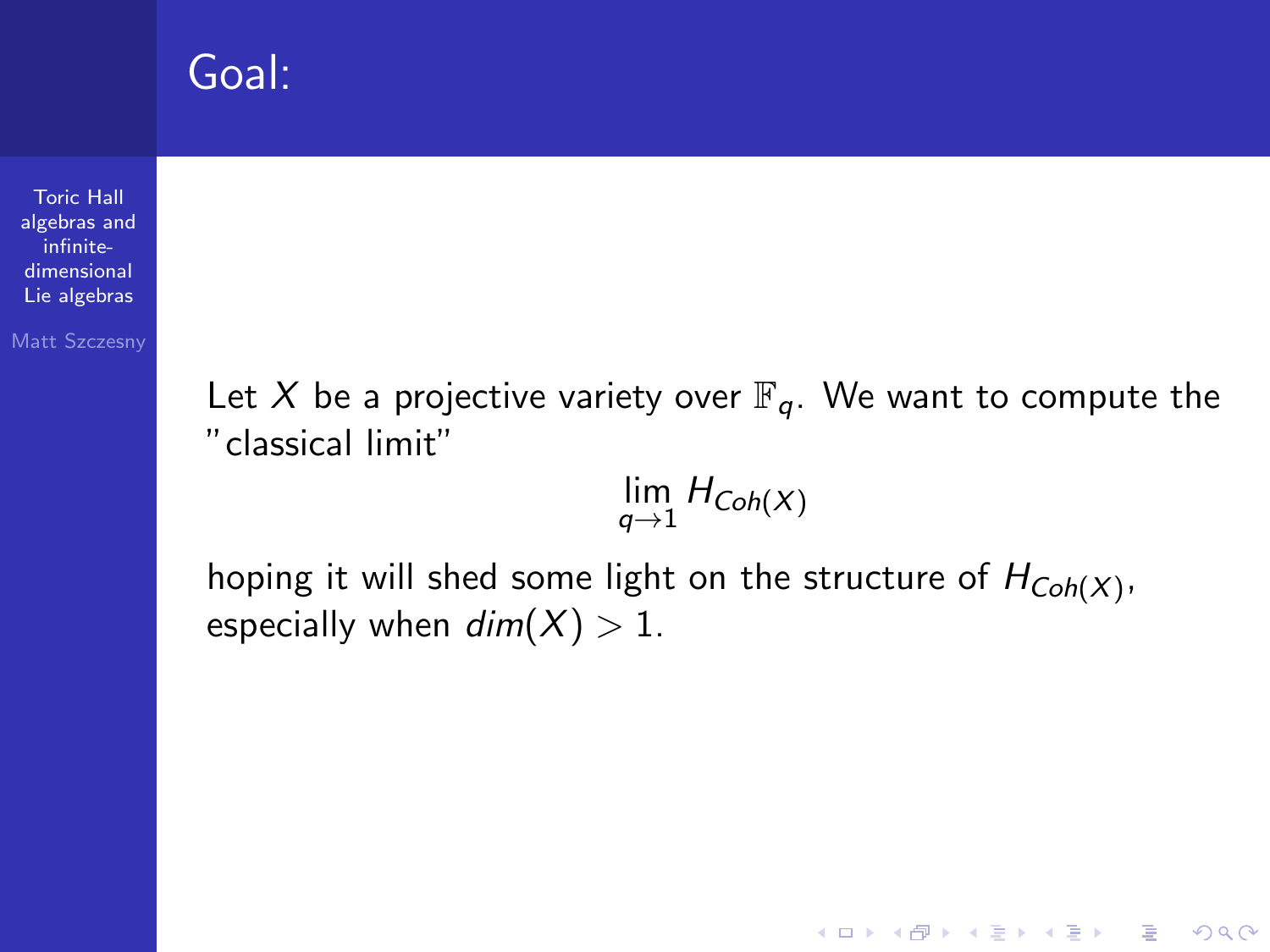# Philosphy of  $\mathbb{F}_1$  - the "field" of one element

Toric Hall [algebras and](#page-0-0) infinitedimensional Lie algebras

Matt Szczesny

It's an old observation that many calculations performed over  $\mathbb{F}_q$  have meaningful combinatorial limits as  $q \to 1$ 

#### Example

$$
|Gr(k,n)_{\mathbb{F}_q}|=\begin{bmatrix}n\\k\end{bmatrix}
$$

q

where  $\begin{bmatrix} n \\ n \end{bmatrix}$ k 1 q is the  $q$ -binomial coefficient (rational function in  $q$ ). We have  $\lim_{q\to 1}$  $\lceil n$ k 1  $=\binom{n}{k}$ k  $\setminus$ 

This leads to the idea that "a pointed set is a vector space over  $\mathbb{F}_1$ ". **KORKA SERKER ORA** 

q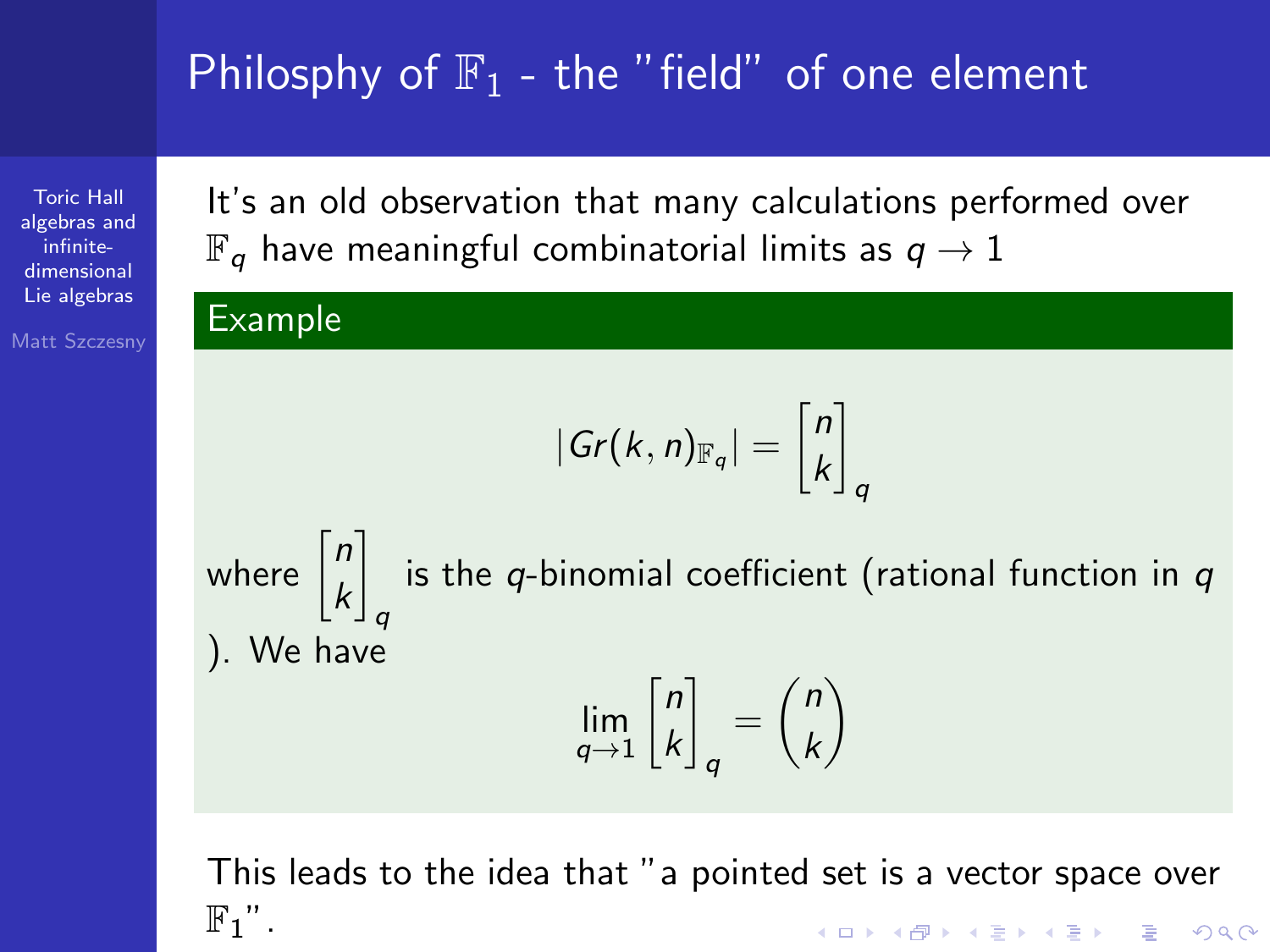### Matt Szczesny **Example**

An observation of Tits is that if G is a simple algebraic group then

$$
\lim_{q\to 1}|G(\mathbb{F}_q)|=|W(G)|
$$

**KORK ERKER ADE YOUR** 

where  $W(G)$  is the Weyl group of G.

This leads to the idea that "  $G(\mathbb{F}_1) = W(G)$ ".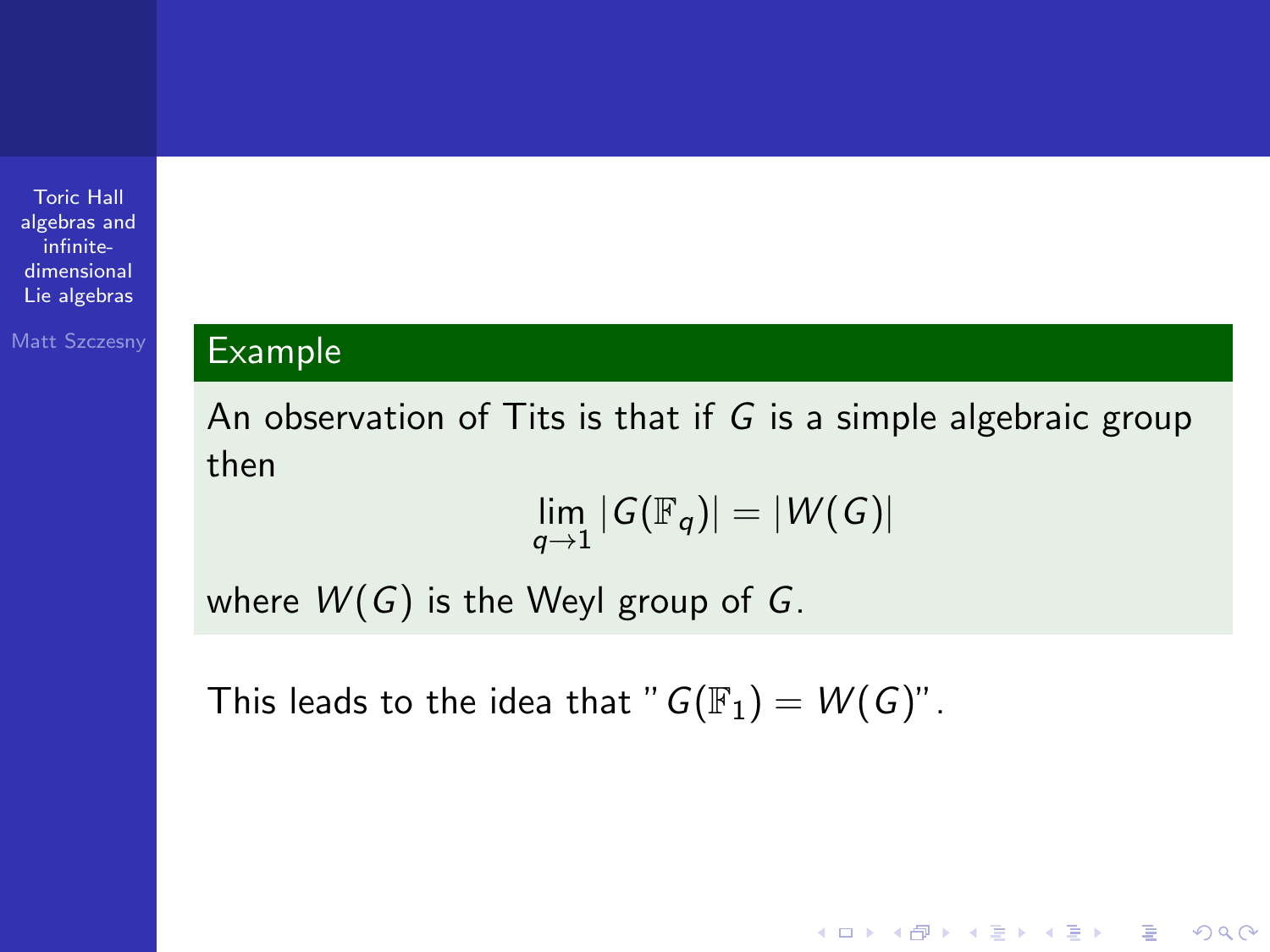Matt Szczesny

The " $\mathbb{F}_1$  dictionary" should go something like this:

- Vector spaces over  $\mathbb{F}_1 \leftrightarrow \mathcal{S}et_{\bullet}$
- Algebra over  $\mathbb{F}_1 \leftrightarrow$  monoid A
- **F**<sub>1</sub>-Algebra module  $\leftrightarrow$  pointed set with A-action

**KORK ERKER ADE YOUR** 

Scheme over  $\mathbb{F}_1 \leftrightarrow$  monoid scheme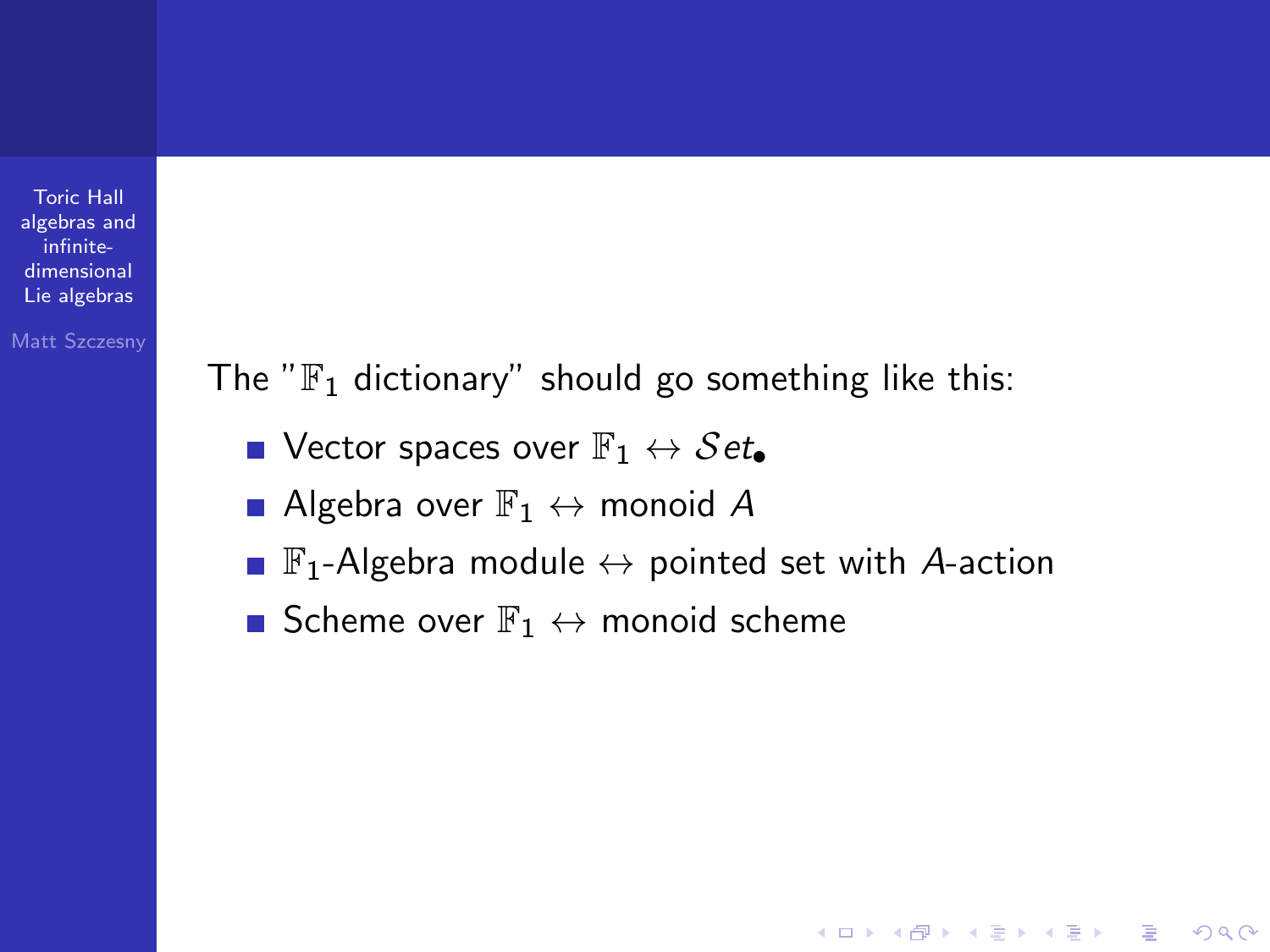Matt Szczesny

From this perspective, the proto-exact categories on the list below can be viewed as  $\mathbb{F}_1$ -linear:

- **Pointed sets**  $Set_{\bullet} = Vect_{\mathbb{F}_1}$
- If A is a monoid, the category of A-modules ( pointed sets with A-action)
- $Rep(Q, \textit{Vect}_{\mathbb{F}_1})$  where  $Q$  is a quiver.
- **Pointed matroids**
- **Feynman graphs**
- Coh(X) the category of coherent sheaves on a *monoid* scheme X.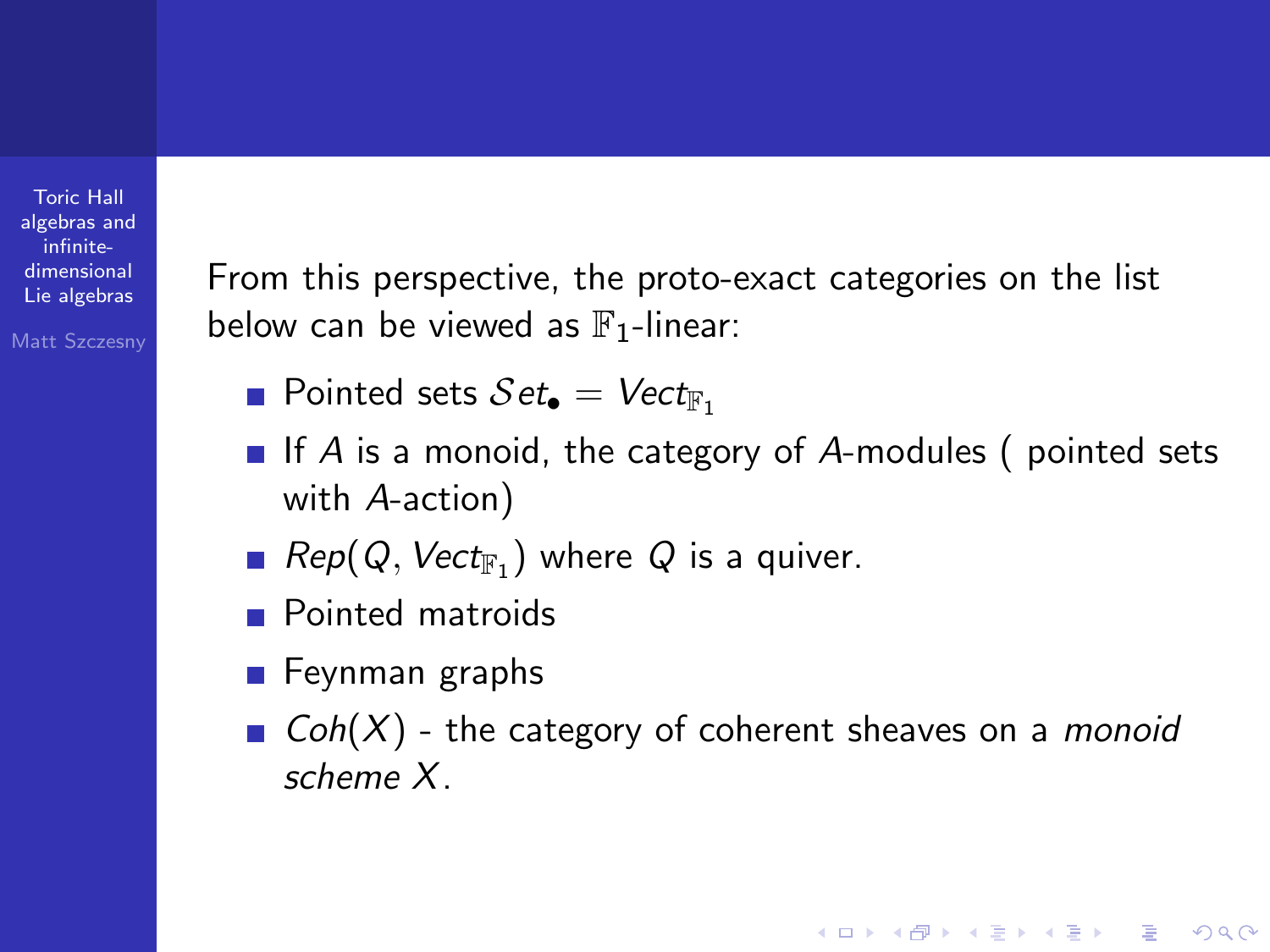$M_{\text{Matt Szczesinv}}$  When C is one of these categories, and finitary (Hom and Ext are finite), the Hall algebra  $H_C$  can be equipped with a simple co-commutative co-multiplication

$$
\Delta: H_{\mathcal{C}} \mapsto H_{\mathcal{C}} \otimes H_{\mathcal{C}}
$$

$$
\Delta(f)(M,N)=f(M\vee N)
$$

**KORK ERKER ADE YOUR** 

 $(H_{\mathcal{C}}, \Delta)$  is a co-commutative bialgebra, and since it's graded (by  $K_0^+(\mathcal{C})$ ) and connected, a co-commutative Hopf algebra.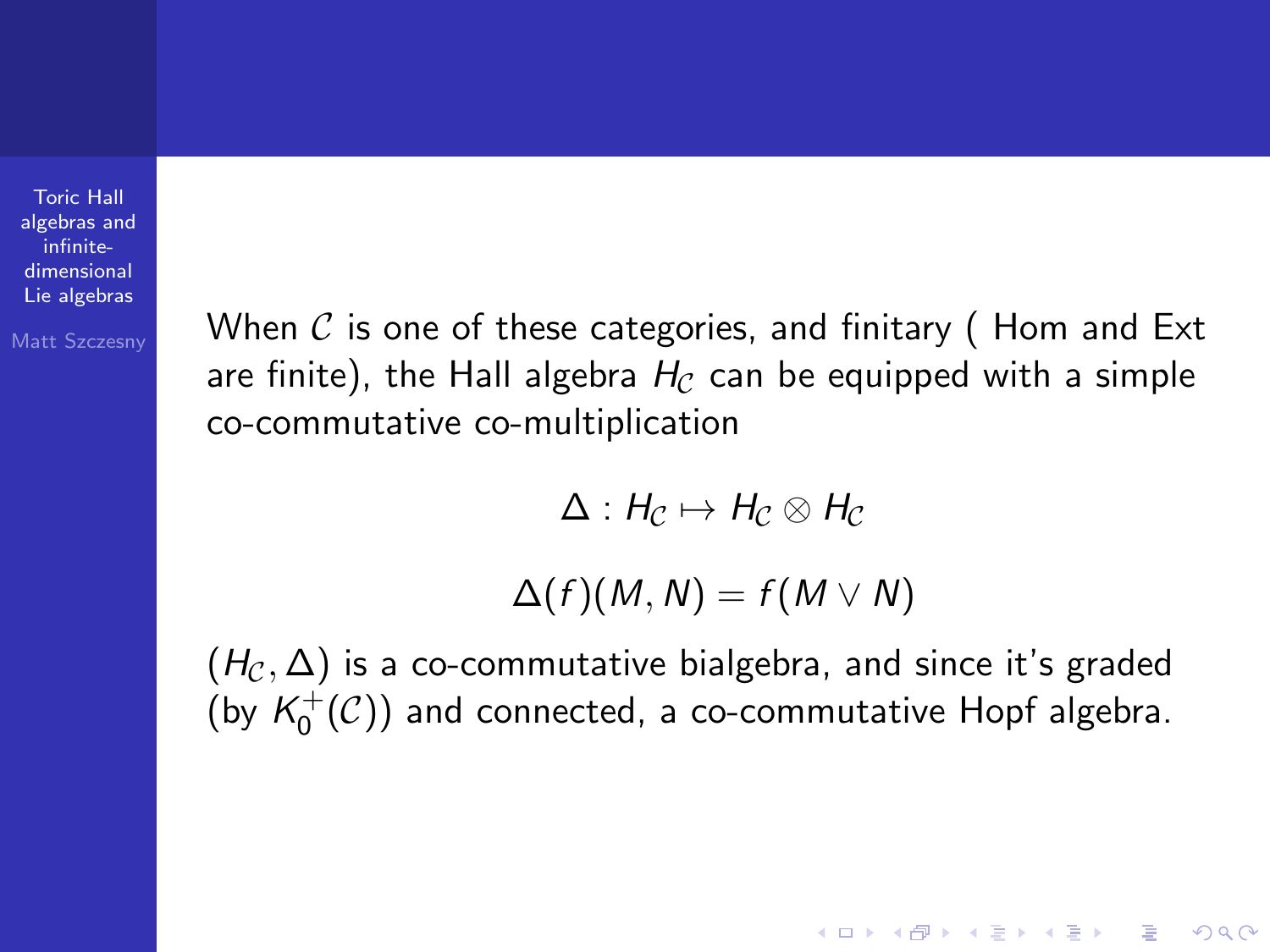Matt Szczesny

The Milnor-Moore theorem tells us that  $H_{\mathcal{C}} \simeq U(\mathfrak{n}_{\mathcal{C}})$  where  $\mathfrak{n}_{\mathcal{C}}$ is the Lie algebra of primitive elements, which correspond to  $\delta_M$ , where M is indecomposable (M cannot be written non-trivially as  $M = K \vee L$ ).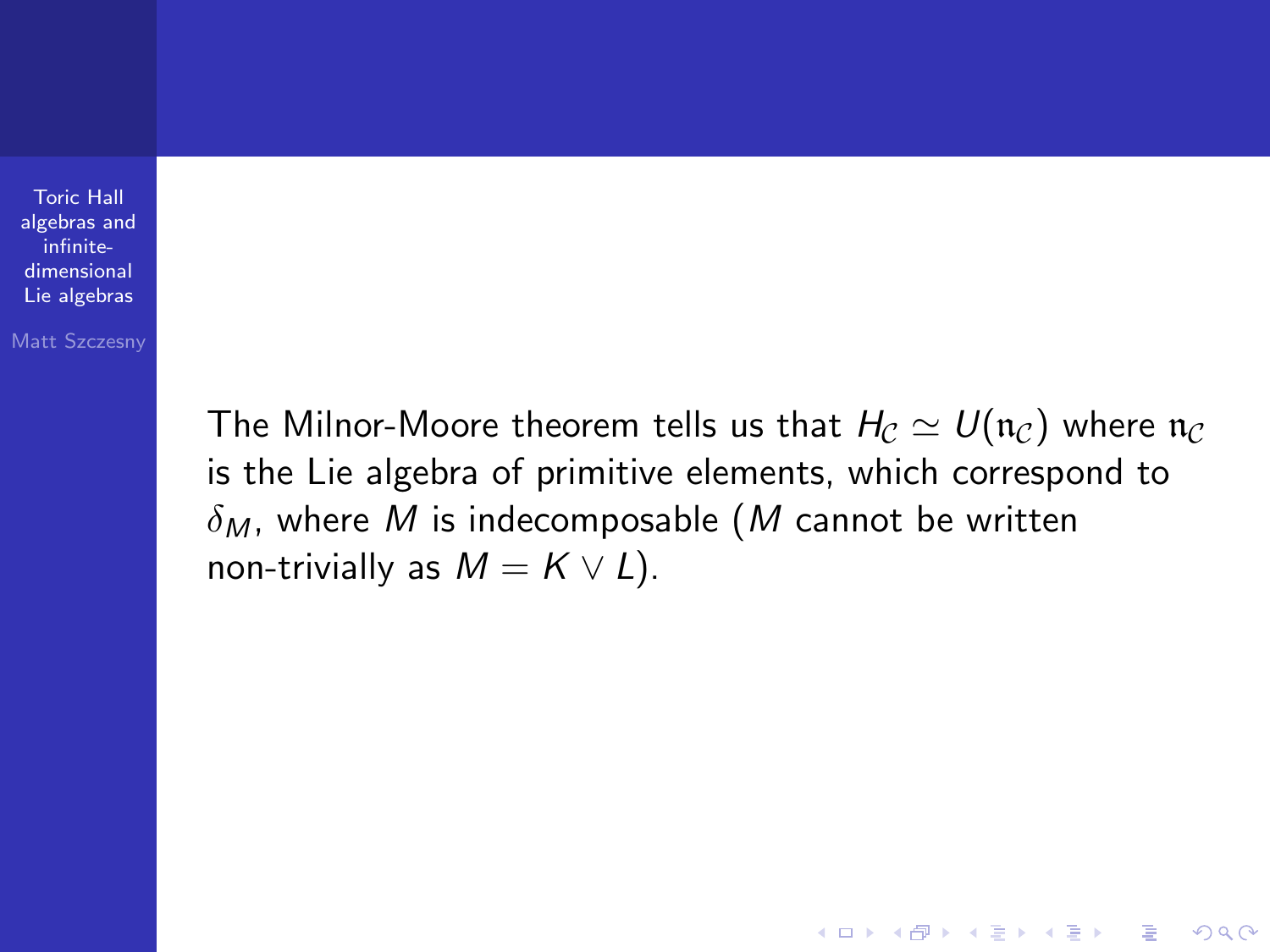# Examples of Hall algebras in the non-additive setting

Toric Hall [algebras and](#page-0-0) infinitedimensional Lie algebras

Matt Szczesny

- Let  $\langle t \rangle$  be the free monoid on one generator  $t$  i.e.  $\langle t \rangle = \{0,1,t,t^2,t^3\cdots\}$ . Then  $H_{\langle t \rangle-mod}$  is isomorphic to the (dual of) the Connes-Kreimer Hopf algebra of rooted trees.
- $\blacksquare$  Let Q be a quiver. Viewing the underlying un-oriented graph of Q as a Dynkin diagram, we obtain a Kac-Moody algebra

$$
\mathfrak{g}_Q = \mathfrak{n}_Q^- \oplus \mathfrak{h}_Q \oplus \mathfrak{n}_Q^+.
$$

### Theorem (S)

$$
\textit{H}_{\textit{Rep}(Q,\textit{Vect}_{\mathbb{F}_1}}) \simeq \textit{U}(\mathfrak{n}_Q)/\mathcal{I}
$$

**KORK ERKER ADE YOUR** 

where  $I$  is a certain ideal, which is trivial in type A.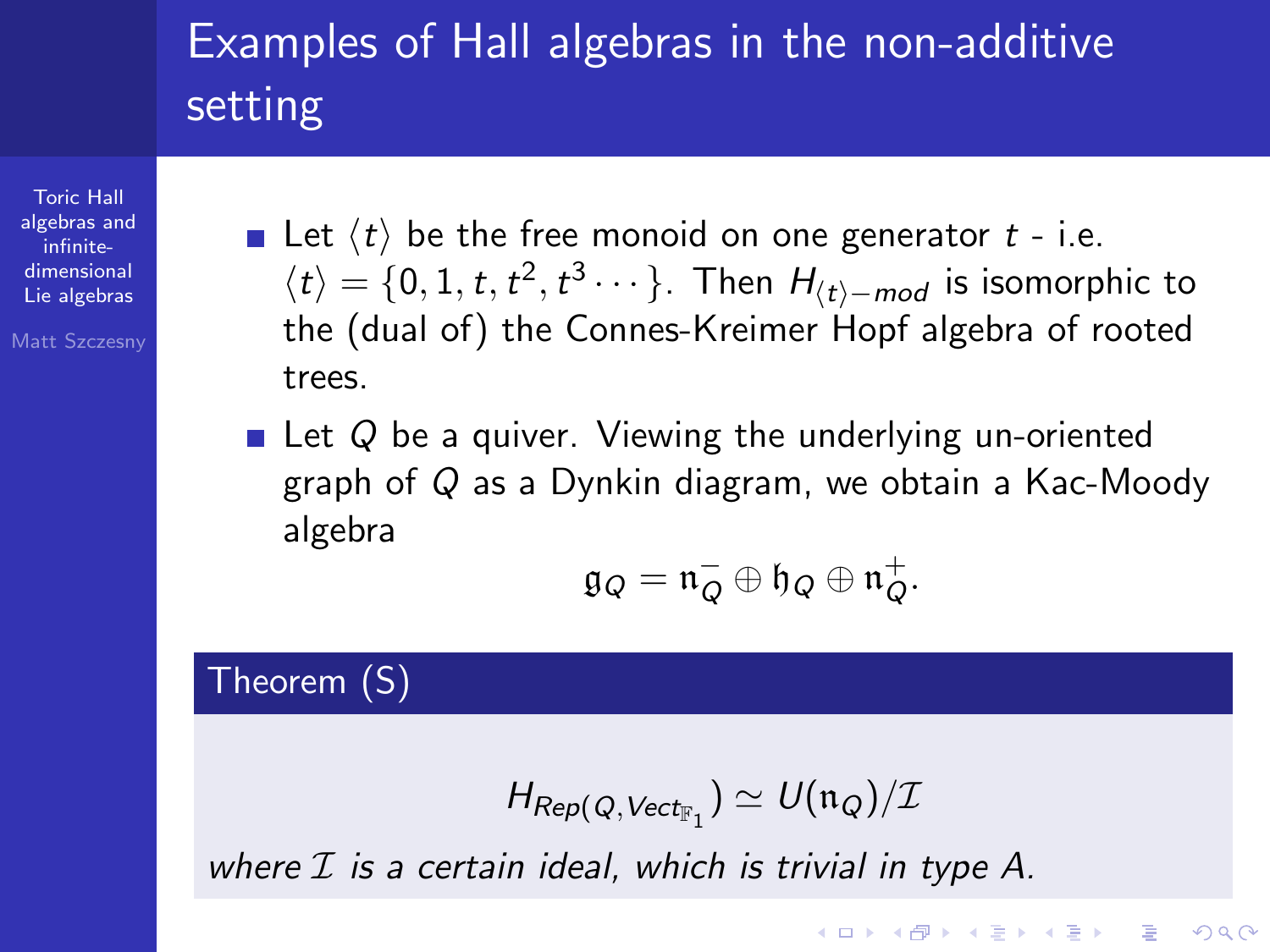Matt Szczesny

- $H_{FevnmanGraphs}$  is isomorphic to the dual of Connes-Kreimer's Hopf algebra of Feynman graphs.
- $H_{pointedmatroids}$  is isomorphic to the dual of Schmitt's matroid-minor Hopf algebra

All of these categories have a (complicated) K-theory. For instance,  $\mathcal{K}_\bullet(\mathit{Vect}_{\mathbb{F}_1})$  computes the stable homotopy groups of spheres !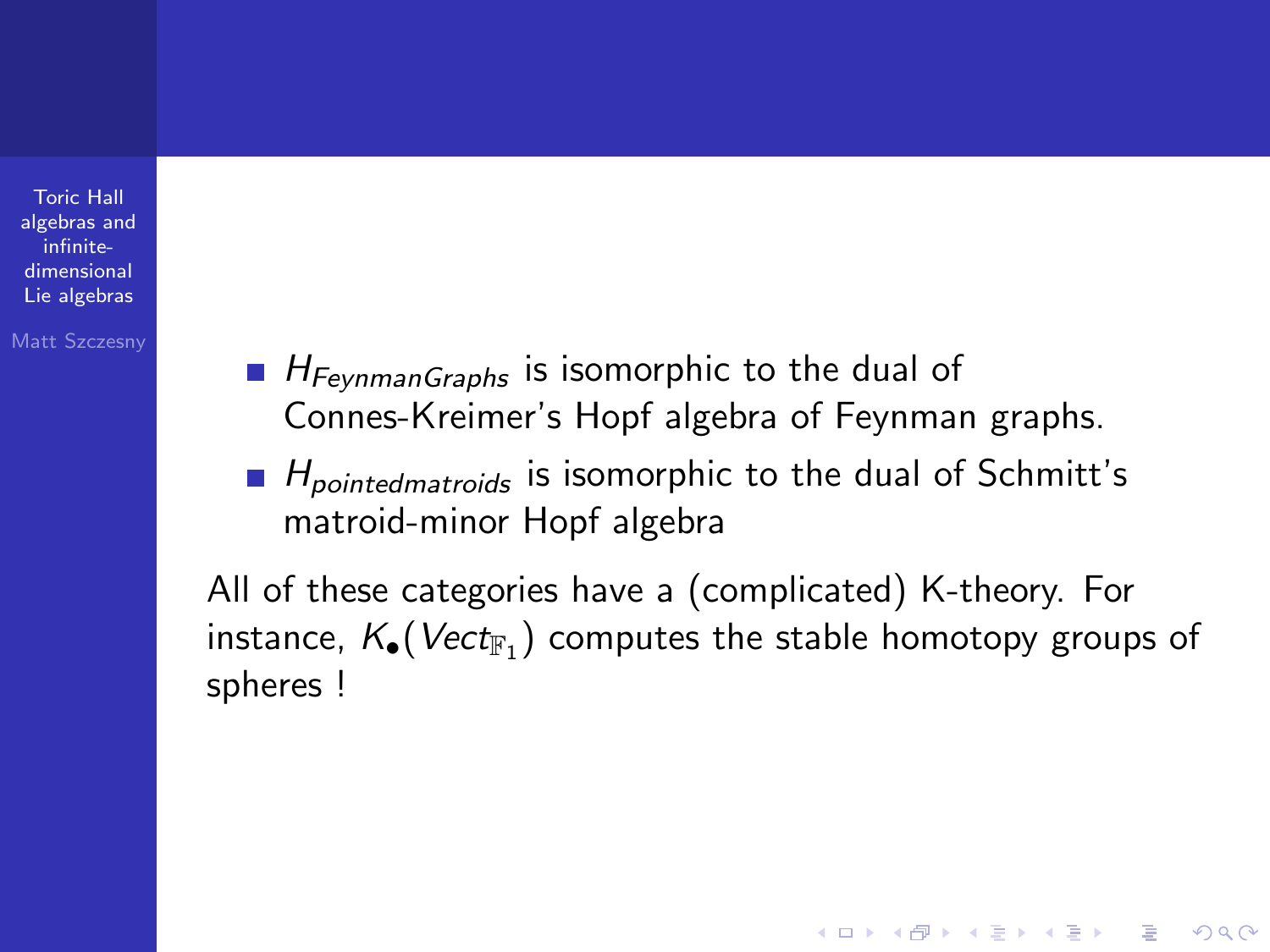# Monoid schemes (Deitmar, Soule, Kato, Connes-Consani ...)

Toric Hall [algebras and](#page-0-0) infinitedimensional Lie algebras

Matt Szczesny

- An ordinary scheme is obtained by gluing prime spectra of rings
- $\blacksquare$  If A is a commutative monoid, we can define ideals and prime ideals in the obvious way (  $I \subset A$  is an ideal if al ⊂ I,  $\forall a \in A$ ,  $\mathfrak{p} \subset A$  is prime if it's proper and  $ab \in \mathfrak{p} \Rightarrow a \in \mathfrak{p}$ , or  $b \in \mathfrak{p}$ ).
- We can equip  $Spec(A) := \{p \subset A | p$  is prime } with the Zariski topology as in the case of rings.
- We can glue affine monoid schemes  $\{Spec(A_i)\}\)$  to get general monoid schemes  $(X, \mathcal{O}_X)$ .  $\mathcal{O}_X$  is now a sheaf of commutative monoids.
- We think of monoid schemes as "schemes over  $\mathbb{F}_1$ ".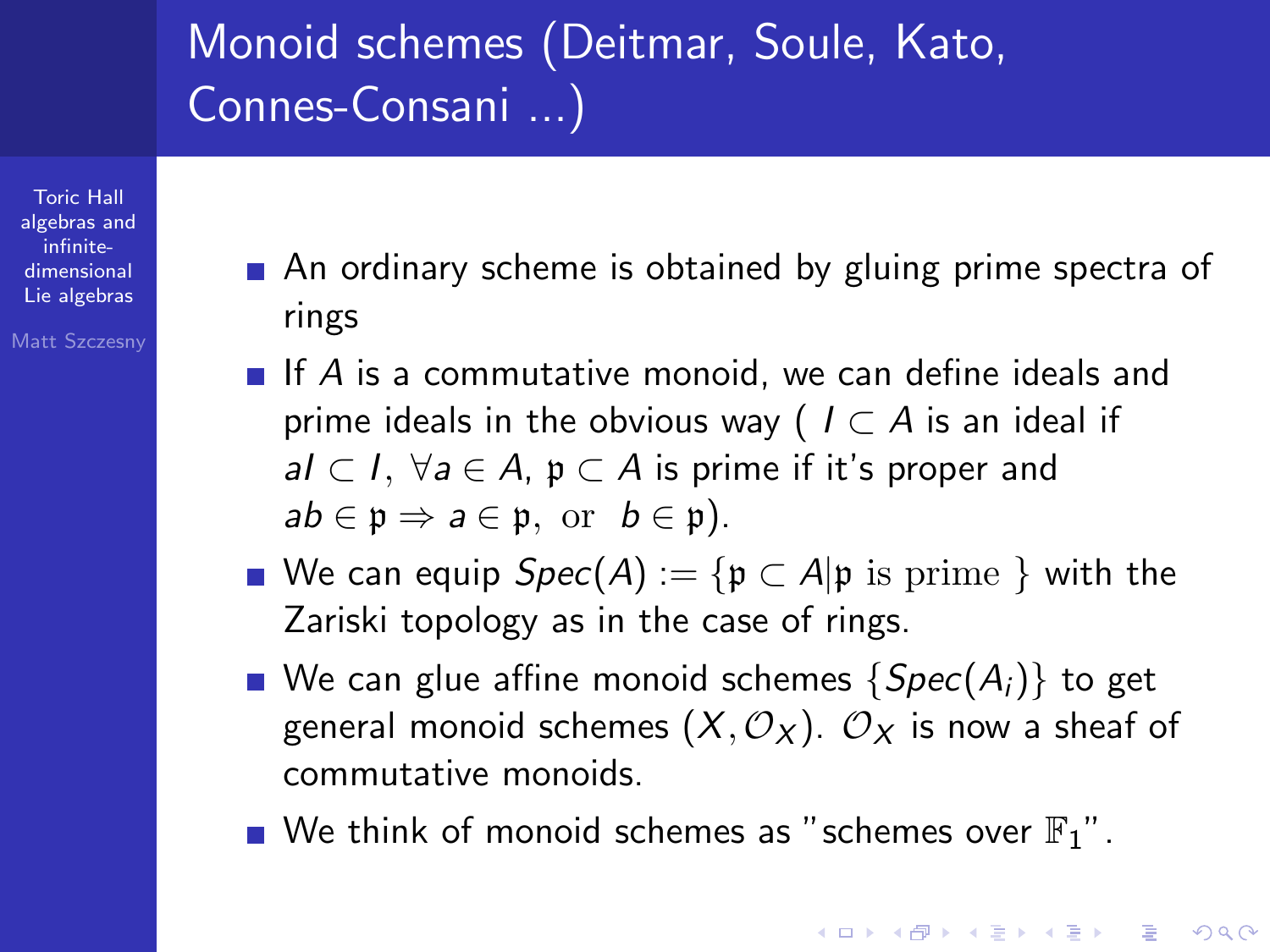### Example

Toric Hall [algebras and](#page-0-0) infinitedimensional Lie algebras

Matt Szczesny

- If  $k$  is a field,  $\mathbb{A}^1_k = \mathit{Spec}(k[t])$ .  $\mathbb{A}^1_{\mathbb{F}_1} = \mathit{Spec}(\langle t \rangle)$ .  $\mathbb{A}^1_{\mathbb{F}_1}$  has one closed point  $(t)$  and a generic point  $(0)$ .
- Similarly,  $\mathbb{A}^n_{\mathbb{F}_1} = \mathcal{S}pec\langle t_1,\cdots,t_n\rangle$ . Primes correspond to subsets of  $\{t_1, \dots, t_n\}$  - "coordinate subspaces".
- We have monoid inclusions:

$$
\langle t\rangle\hookrightarrow\langle t,t^{-1}\rangle\hookleftarrow\langle t^{-1}\rangle.
$$

Taking spectra, and denoting by  $U_0 = \text{Spec } \langle t \rangle, U_\infty = \text{Spec } \langle t^{-1} \rangle$ , we obtain the diagram

$$
\mathbb{A}^1_{\mathbb{F}_1}\simeq U_0 \hookleftarrow U_0\cap U_\infty \hookrightarrow U_\infty \simeq \mathbb{A}^1_{\mathbb{F}_1}.
$$

Gluing we get  $\mathbb{P}^1_{\mathbb{F}_1}.$  It has two closed points  $0,\infty,$  and a generic point.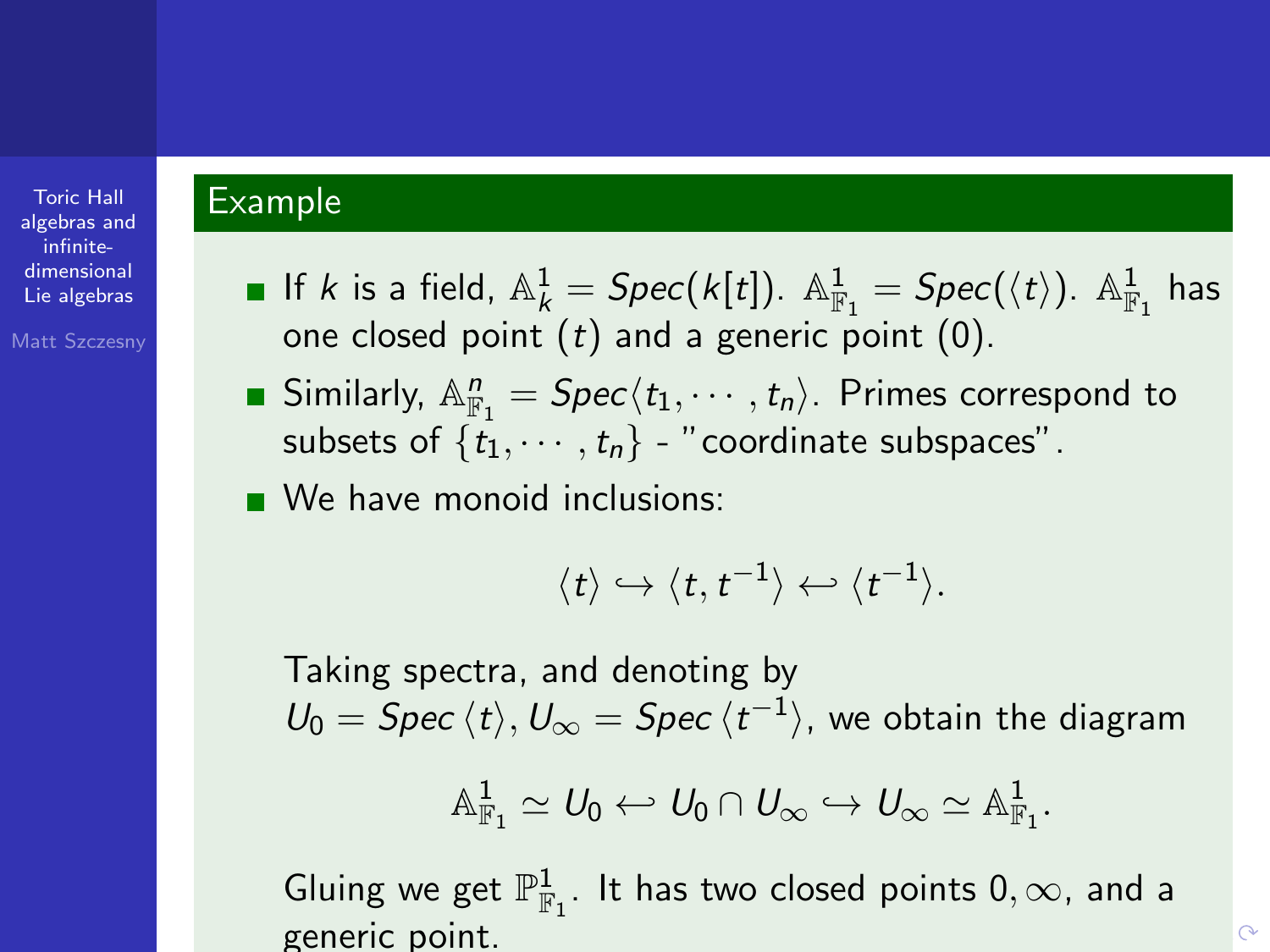### From fans to monoid schemes

Toric Hall [algebras and](#page-0-0) infinitedimensional Lie algebras

Matt Szczesny

A fan  $\Sigma \subset \mathbb{R}^n$  (in the sense of toric geometry) gives rise to a monoid scheme  $X_{\Sigma}$ 

**Each cone**  $\sigma \in \Sigma$  yields a monoid  $S_{\sigma}$ .

The fan gives gluing data for the  $Spec(S_{\sigma})$ 's as in the construction of toric varieties.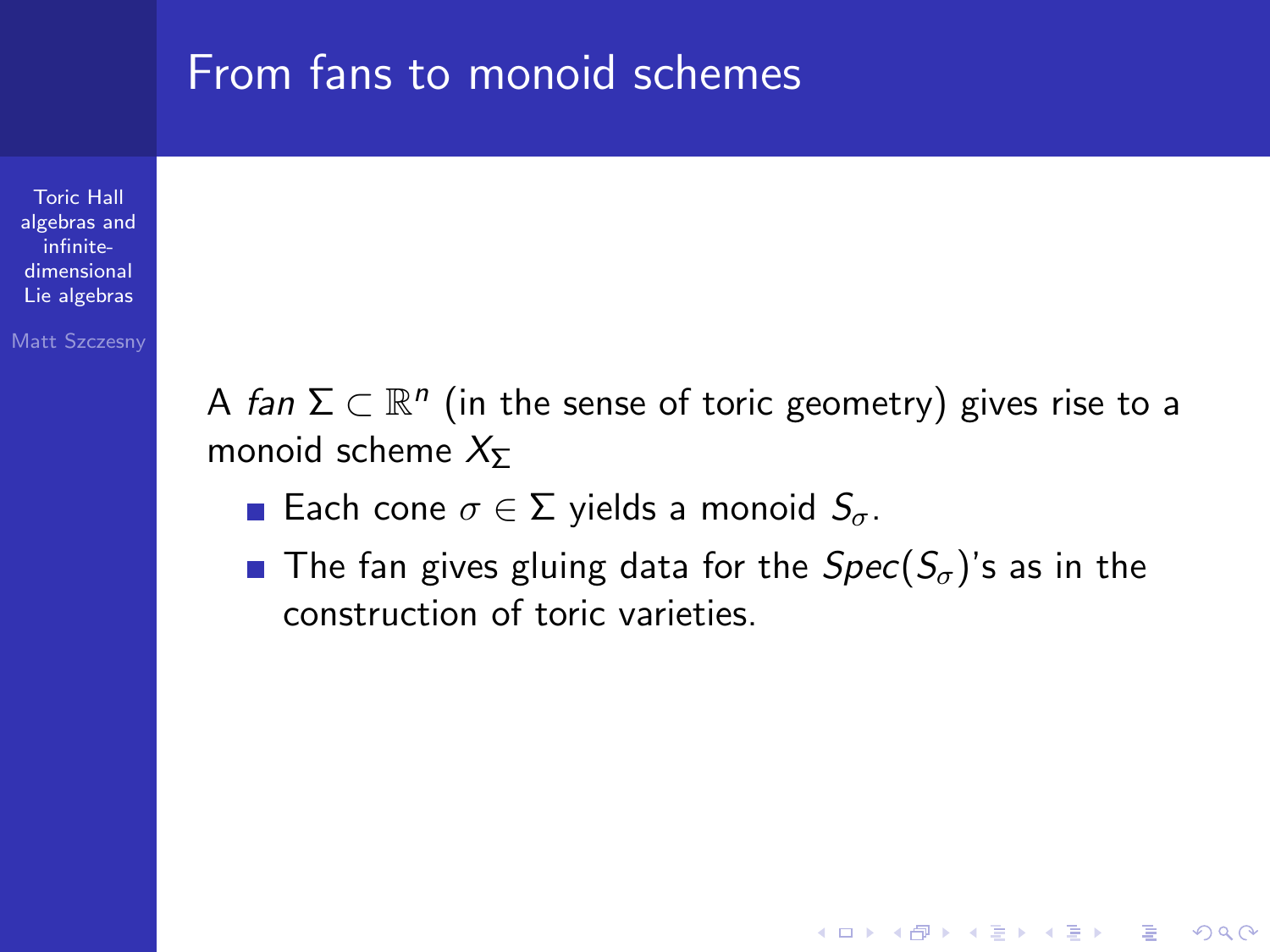Matt Szczesny

The projective plane  $\mathbb{P}^2_{\mathbb{F}_1}$ , as a monoid scheme, arises from the following fan:



The fan  $\Sigma$  for  $\mathbb{P}^2$ 

K ロ ▶ K @ ▶ K 할 > K 할 > 1 할 > 1 이익어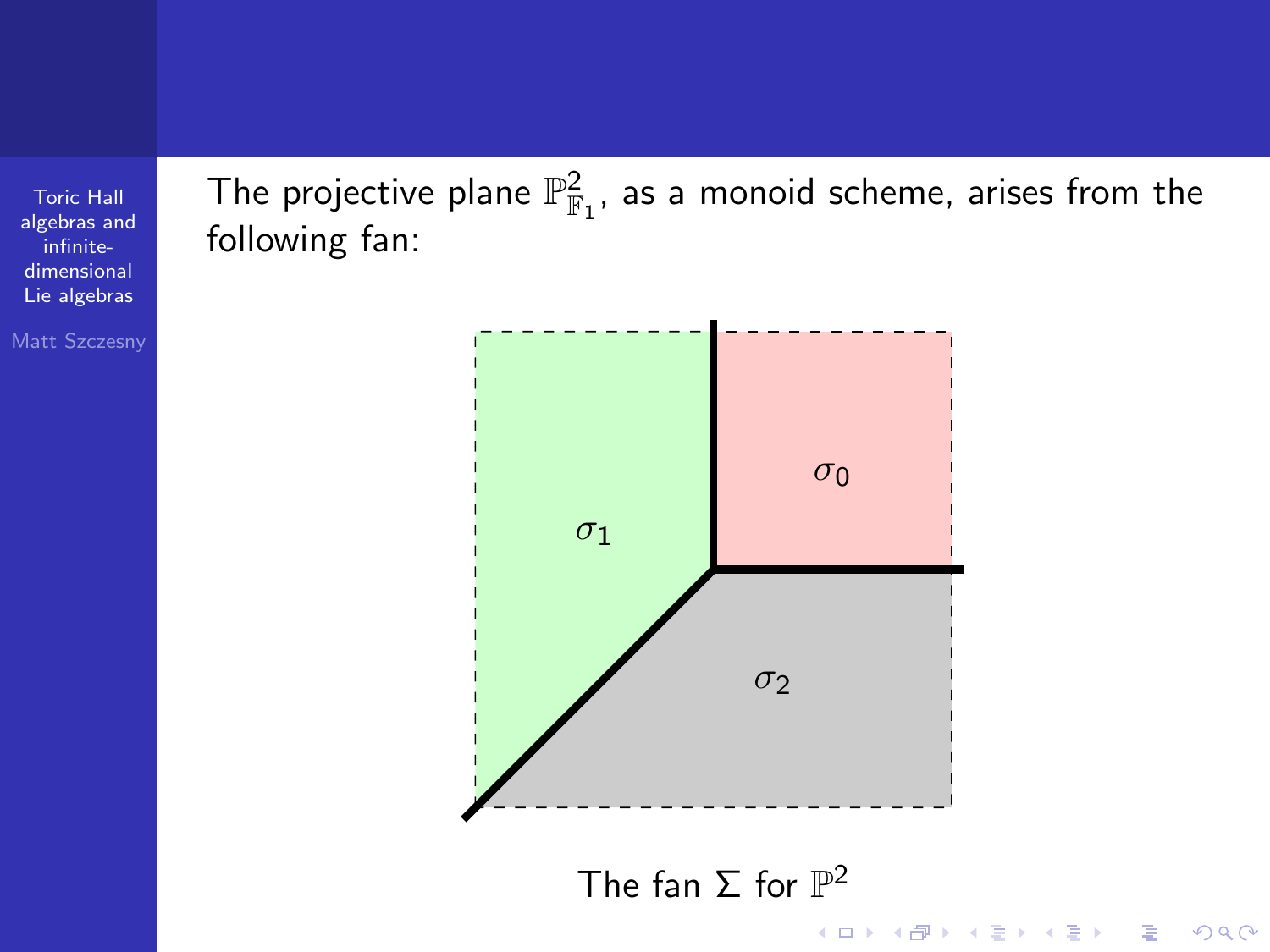Matt Szczesny **From**  $\sigma_i$ **, one obtains the following three affine monoid** schemes:

**KORK ERKER ADE YOUR** 

  $X_{\sigma_0} = \text{Spec}(\langle x_1, x_2 \rangle) = \mathbb{A}^2_{\mathbb{F}_1}$  $X_{\sigma_1} = \text{Spec}(\langle x_1^{-1}, x_1^{-1}x_2 \rangle) = \mathbb{A}^2_{\mathbb{F}_1}$  $X_{\sigma_2} = \text{Spec}(\langle x_1x_2^{-1}, x_2^{-1} \rangle) = \mathbb{A}^2_{\mathbb{F}_1}.$ which can be glued to form  $\mathbb{P}^2_{\mathbb{F}_1}.$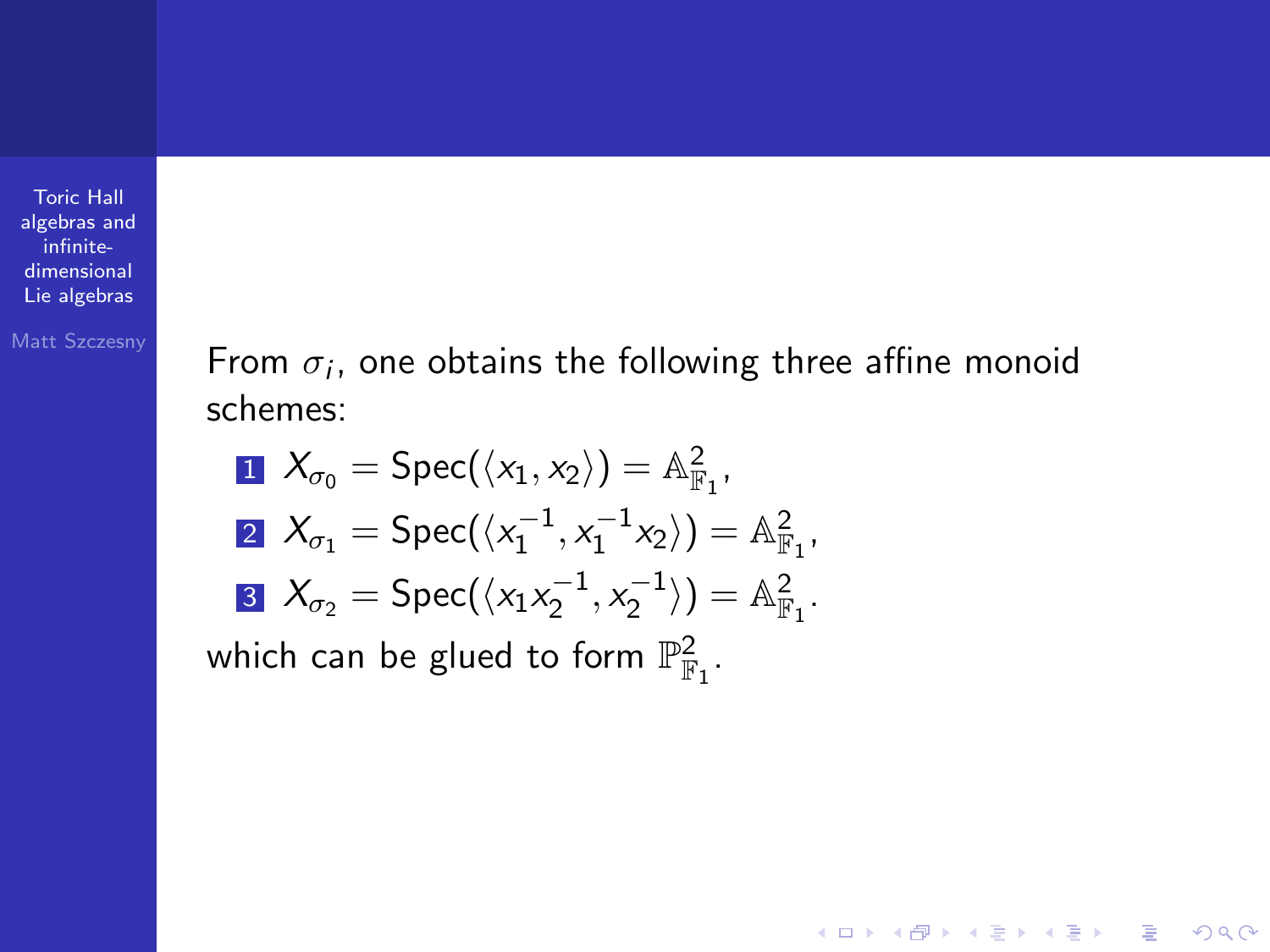### Coherent sheaves

Toric Hall [algebras and](#page-0-0) infinitedimensional Lie algebras

Matt Szczesny

- If A is a commutative monoid, and M is an A-module, then we can form a quasicoherent sheaf  $M$  on Spec A as in the case of rings (localization works the same way).
- Such  $M$ 's can be glued on an affine cover to yield quasicoherent sheaves on a monoid scheme  $X$  (for coherent we would take the M's to be finitely generated).

#### Proposition

Let X be a monoid scheme. The categories  $Qcoh(X)$ ,  $Coh(X)$ are proto-exact. So is the category  $\text{Coh}(X)_Z$  of sheaves with prescribed set (resp. scheme)-theoretic support  $Z \subset X$ .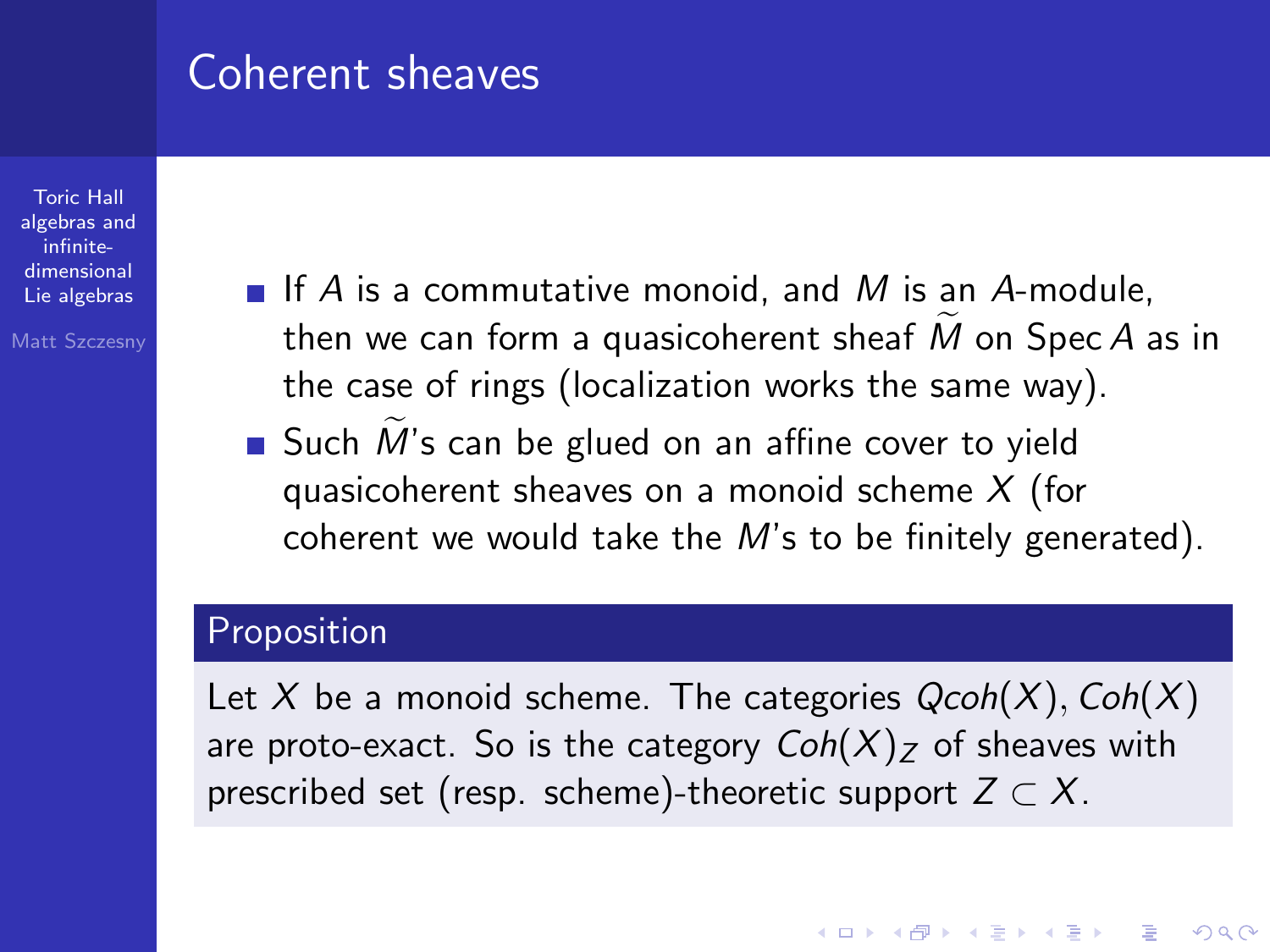# Problem: finitarity fails in the monoid scheme setting

Toric Hall [algebras and](#page-0-0) infinitedimensional Lie algebras

Matt Szczesny

Even when  $\Sigma$  is the fan of a smooth projective toric variety, and  $\mathcal{F}, \mathcal{F}' \in \mathit{Coh}(X_\Sigma)$ , we may have  $|\, \mathsf{Ext}(\mathcal{F}, \mathcal{F}')| = \infty.$ 

**KORK ERKER ADE YOUR** 

There is therefore no way to define  $H_{Coh(X_{\Sigma})}.$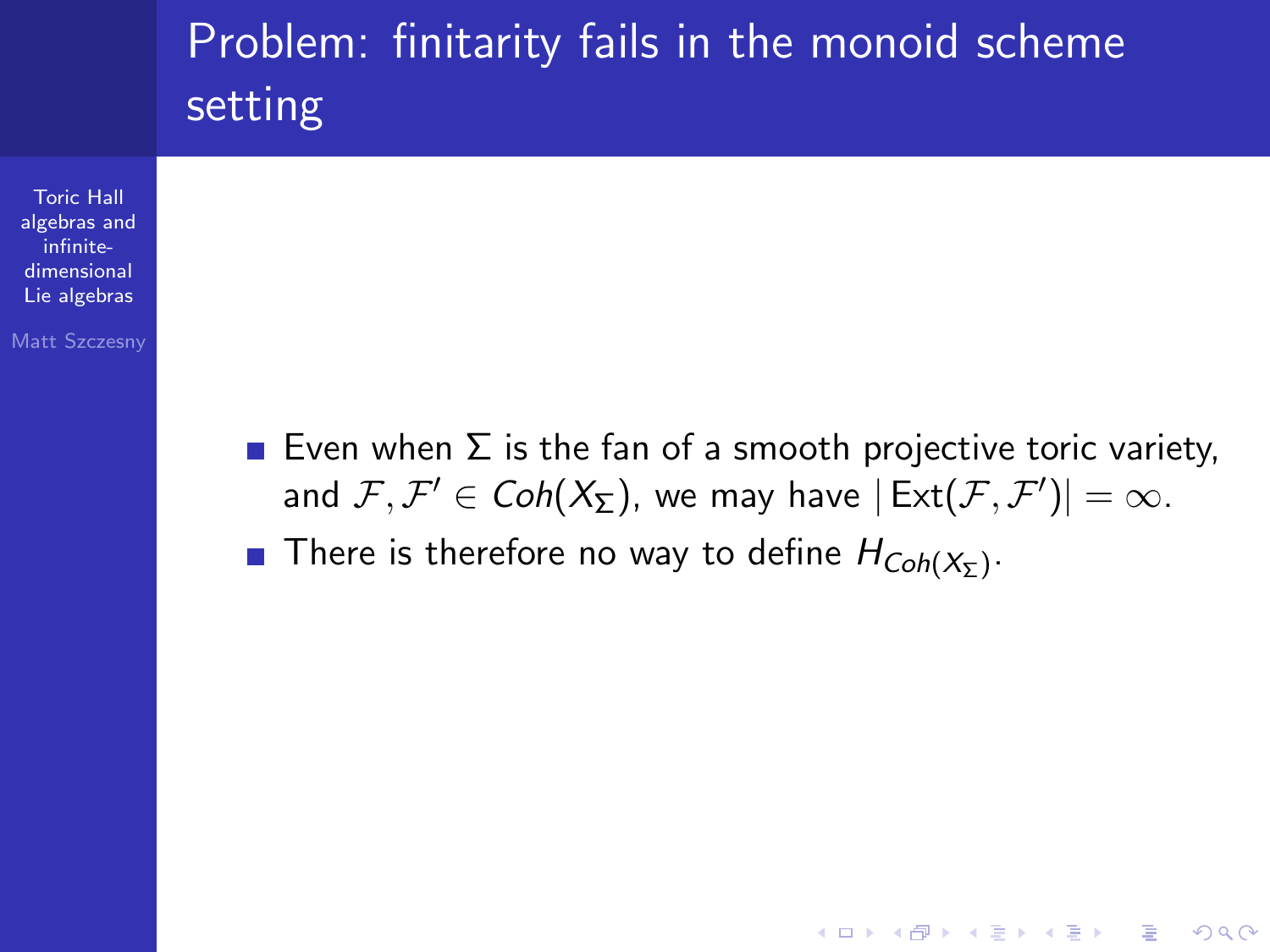### T-sheaves

Toric Hall [algebras and](#page-0-0) infinitedimensional Lie algebras

Matt Szczesny

To resolve the problem of infinite Ext's, we pass to a sub-category  $Coh<sup>T</sup>(X<sub>\Sigma</sub>)$  of  $Coh(X_{\overline{\Sigma}})$  - the category of T-sheaves.

On  $Spec(S_{\sigma})$ , a T-sheaf corresponds to an  $S_{\sigma}$ -module M such that

- 1 M admits an  $S_{\sigma}$ -grading.
- 2 For m,  $m' \in M$ , and  $s \in S_{\sigma}$ ,

$$
\mathit{sm} = \mathit{sm}' \neq 0 \Leftrightarrow m = m'
$$

**CONTRACT A STATE** 

 $\rightarrow$ yu (2 a.

#### Theorem

An indecomposable T-sheaf on  $\mathbb{A}^n_{\mathbb{F}_1}\simeq \mathcal{S}pec(\langle x_1,\cdots,x_n\rangle)$ corresponds to a (possibly infinite) connected n-dimensional skew shape (convex connected sub-poset of  $\mathbb{Z}_{\geq 0}^n$  ).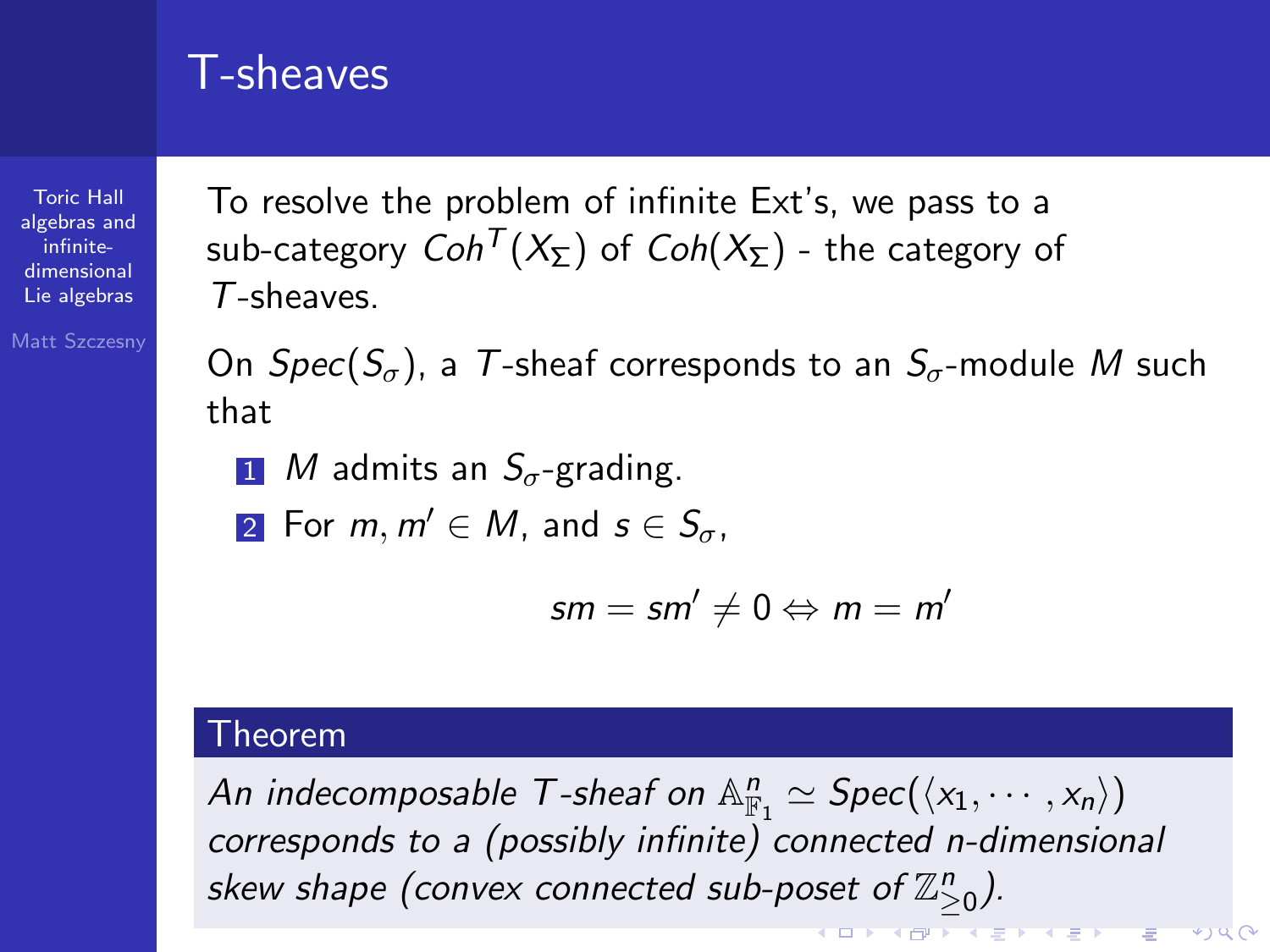# Example - torsion T-sheaf on  $\mathbb{A}^2$  supported at the origin

Toric Hall [algebras and](#page-0-0) infinitedimensional Lie algebras

Matt Szczesny

Let  $n = 2$ . To the skew shape S below, we can associate a module  $M_S$  over the monoid  $\langle x_1, x_2 \rangle$ .  $x_1$  (resp.  $x_2$ ) act on  $M_S$ by moving one box to the right (resp. one box up) until reaching the edge of the diagram, and 0 beyond that. A minimal set of generators for  $M<sub>S</sub>$  is indicated by the black dots:



Note that  $\mathfrak{m}^3 \cdot M_{\mathcal{S}} = 0$ , where  $\mathfrak{m}$  is the maximal ideal  $(x_1, x_2)$ .  $\widetilde{M}_\mathcal{S}$  is therefore a torsion sheaf supported at the origin in  $\mathbb{A}^2_{\mathbb{F}_1}.$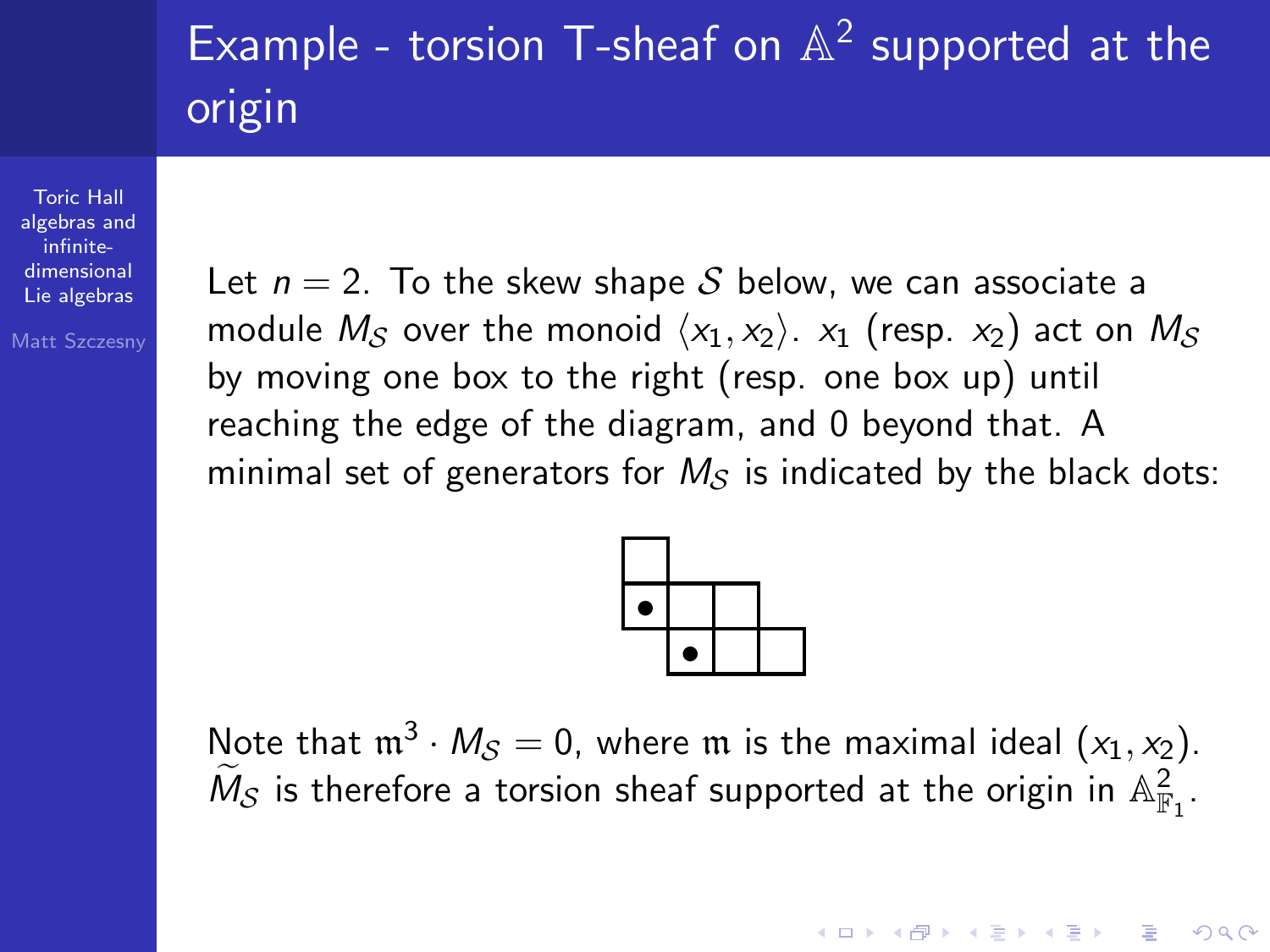# Example - torsion T-sheaf supported on the union of coordinate axes in  $\mathbb{A}^2$



Matt Szczesny



K ロ ▶ K @ ▶ K 할 > K 할 > 1 할 > 1 이익어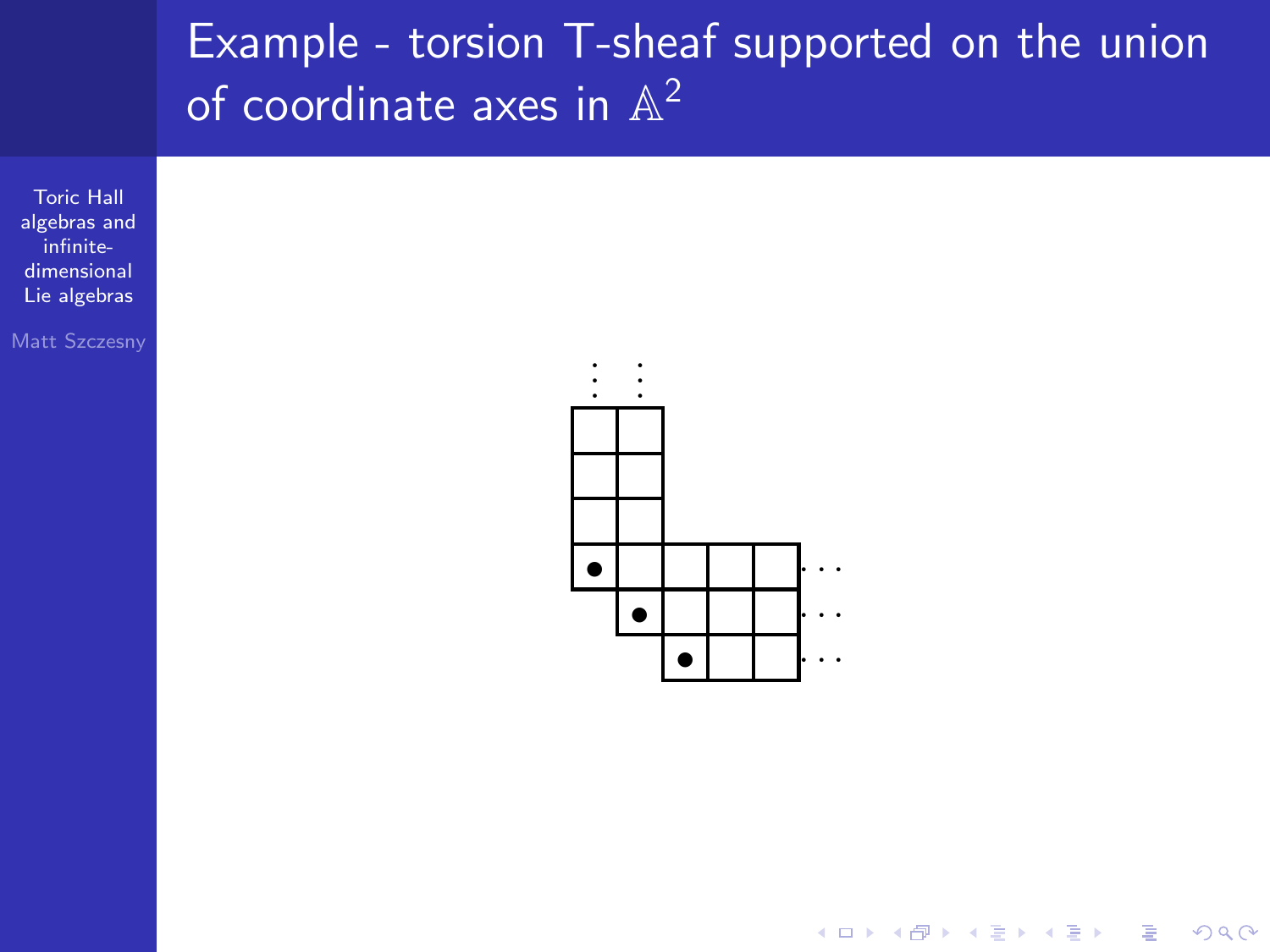# Example - torsion-free T-sheaf on  $\mathbb{A}^2$

Toric Hall [algebras and](#page-0-0) infinitedimensional Lie algebras

Matt Szczesny



K ロ ▶ K @ ▶ K 할 X X 할 X | 할 X 1 9 Q Q ^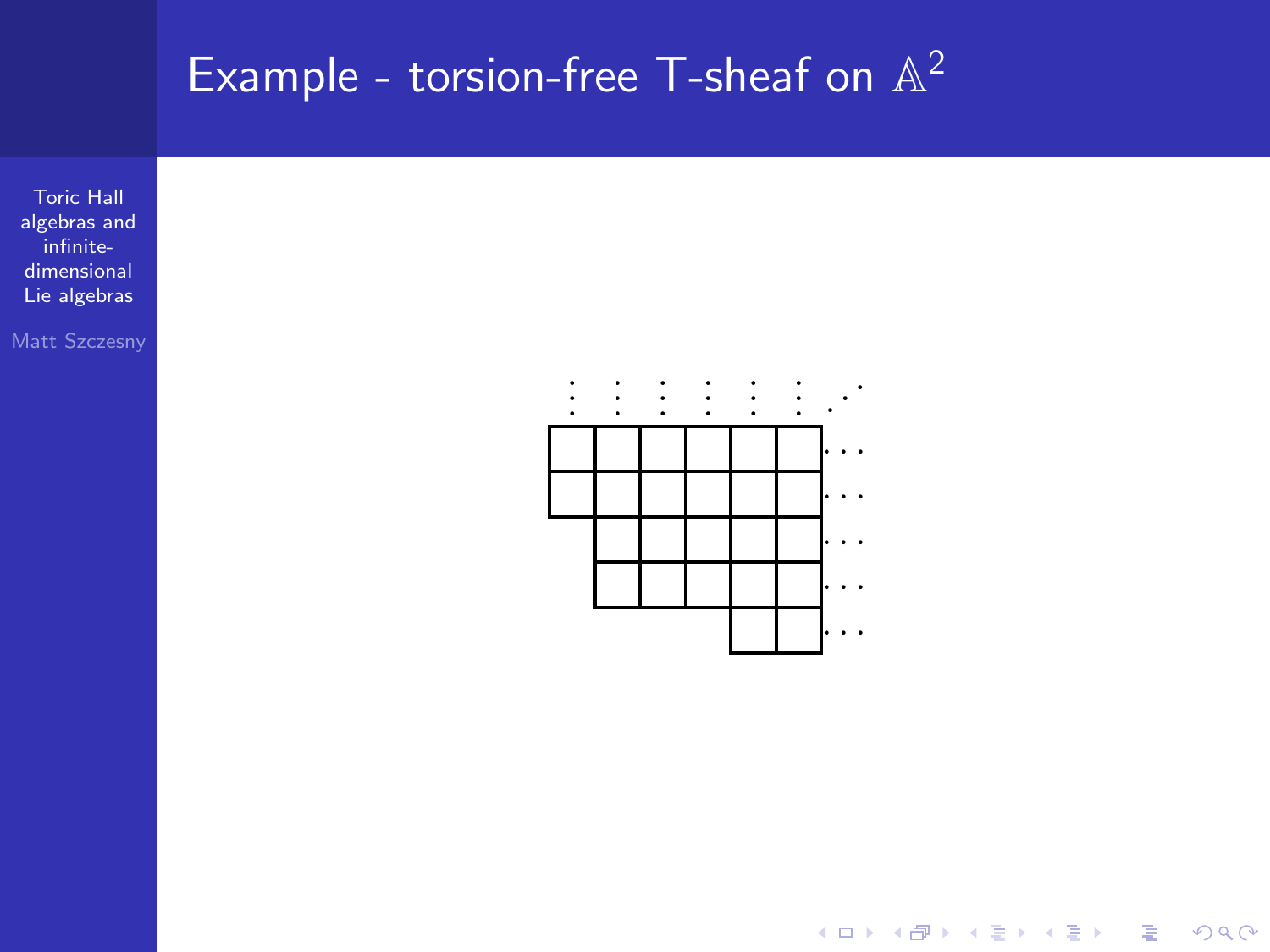# Example - torsion sheaf on  $\mathbb{A}^3$  supported on union of coordinate axes

Toric Hall [algebras and](#page-0-0) infinitedimensional Lie algebras

Matt Szczesny



 $\Rightarrow$ 

 $2990$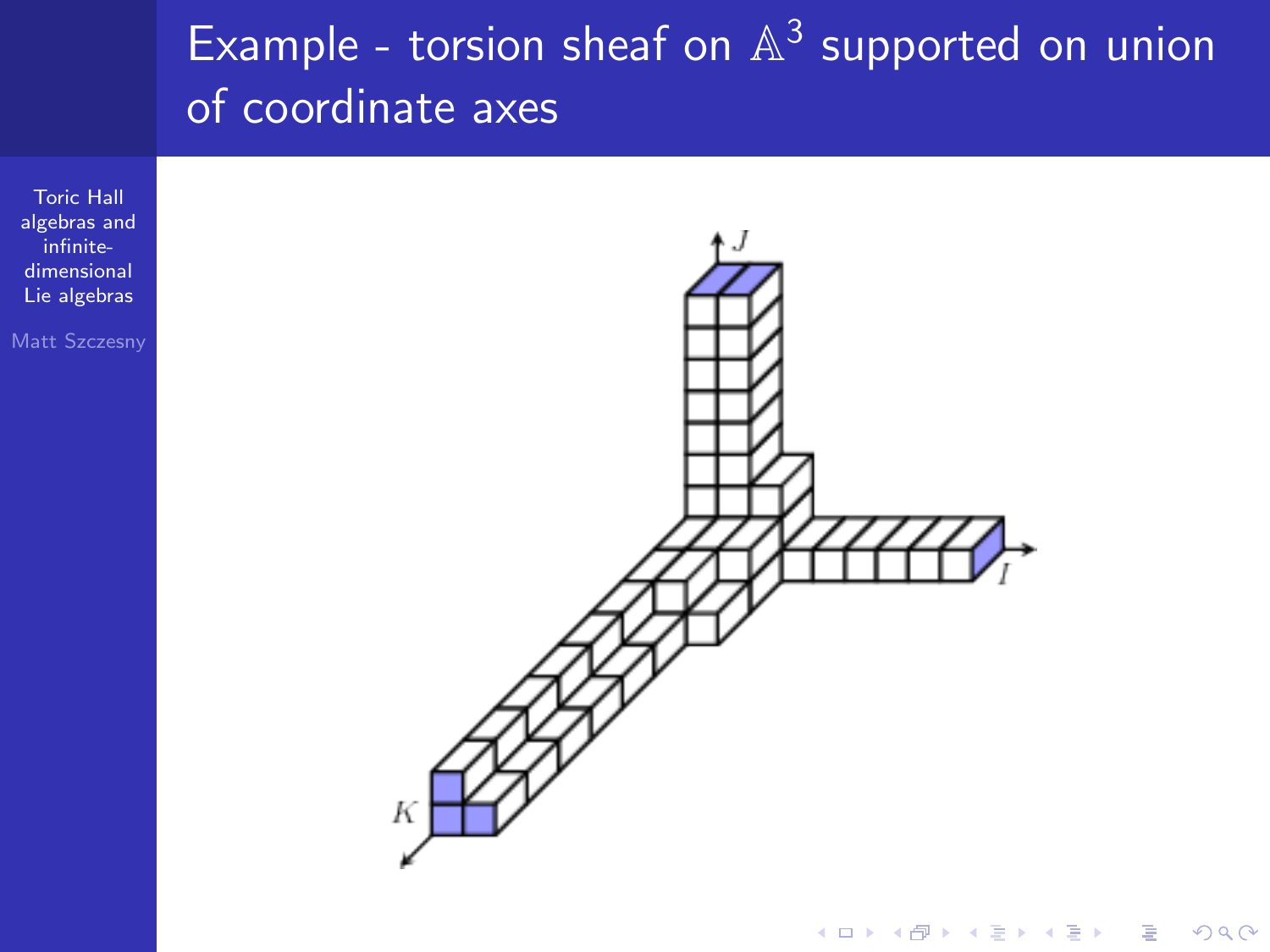Matt Szczesny

If  $X_{\overline{2}}$  is smooth, projective, and *n*-dimensional, then for each maximal cone  $\sigma \in \Sigma$ ,  $Spec(S_{\sigma}) \simeq \mathbb{A}^n$ . A  $\mathcal T$ -sheaf on  $X_{\Sigma}$  can therefore be thought of as being glued together from *n*-dimensional skew shapes.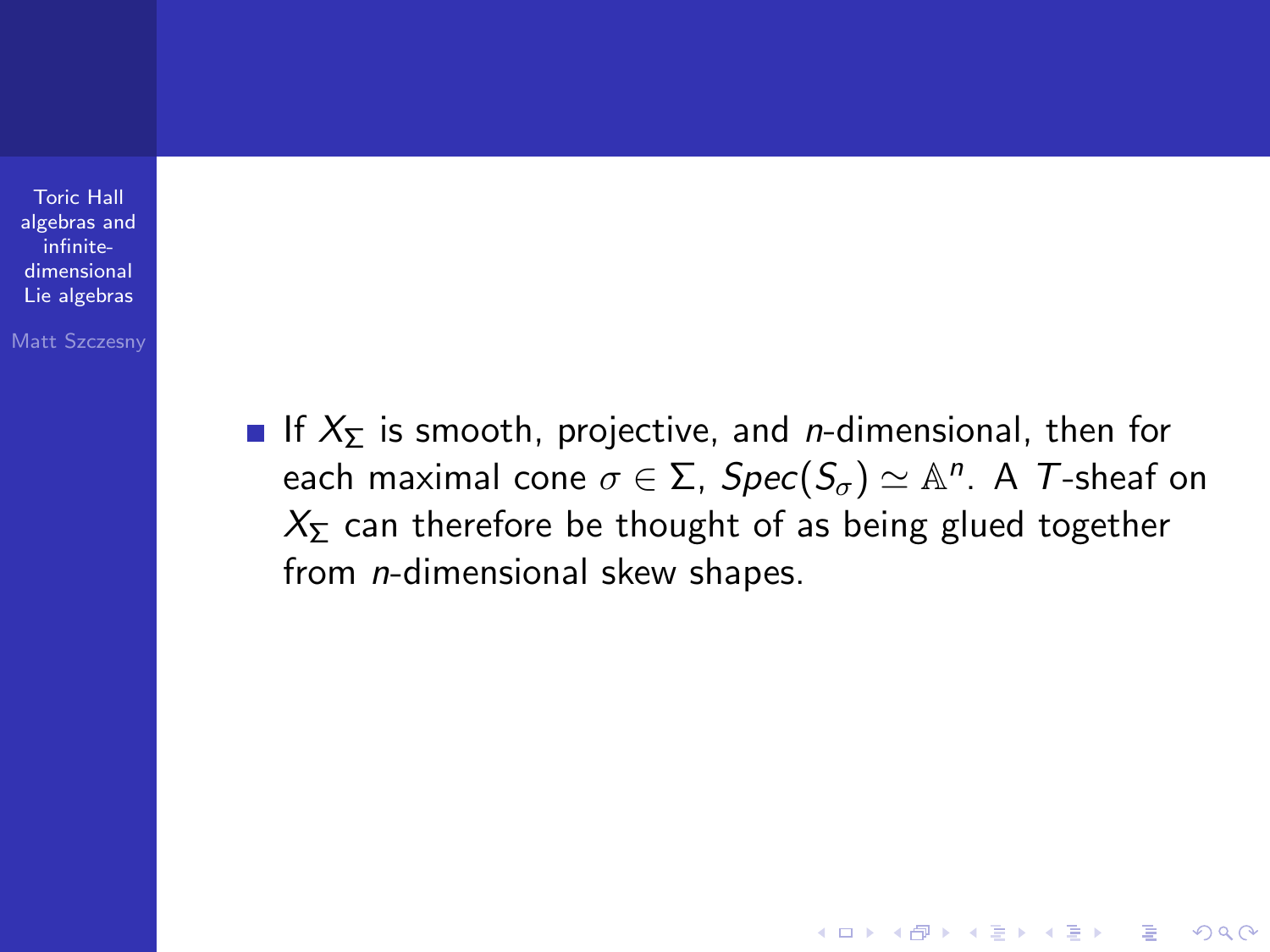Matt Szczesny

### Theorem  $(J - S)$

Let  $\Sigma$  be the fan of projective toric variety. Then the category Coh<sup>T</sup>( $X_{\overline{Y}}$ ) of coherent T-sheaves on  $X_{\overline{Y}}$  has the structure of finitary proto-abelian category. Its Hall algebra  $H_{\mathsf{Coh}(X_\Sigma)^\mathsf{T}}$  has the structure of a co-commutative Hopf algebra isomorphic to  $U(n_X)$ , where  $n_X$  has as basis the indecomposable coherent T-sheaves on  $X_{\Sigma}$ .

The theorem also holds for categories  $Coh<sup>T</sup>(X<sub>\Sigma</sub>)$ <sub>z</sub> of T-sheaves supported in a closed subset/subscheme  $Z \subset X$ ..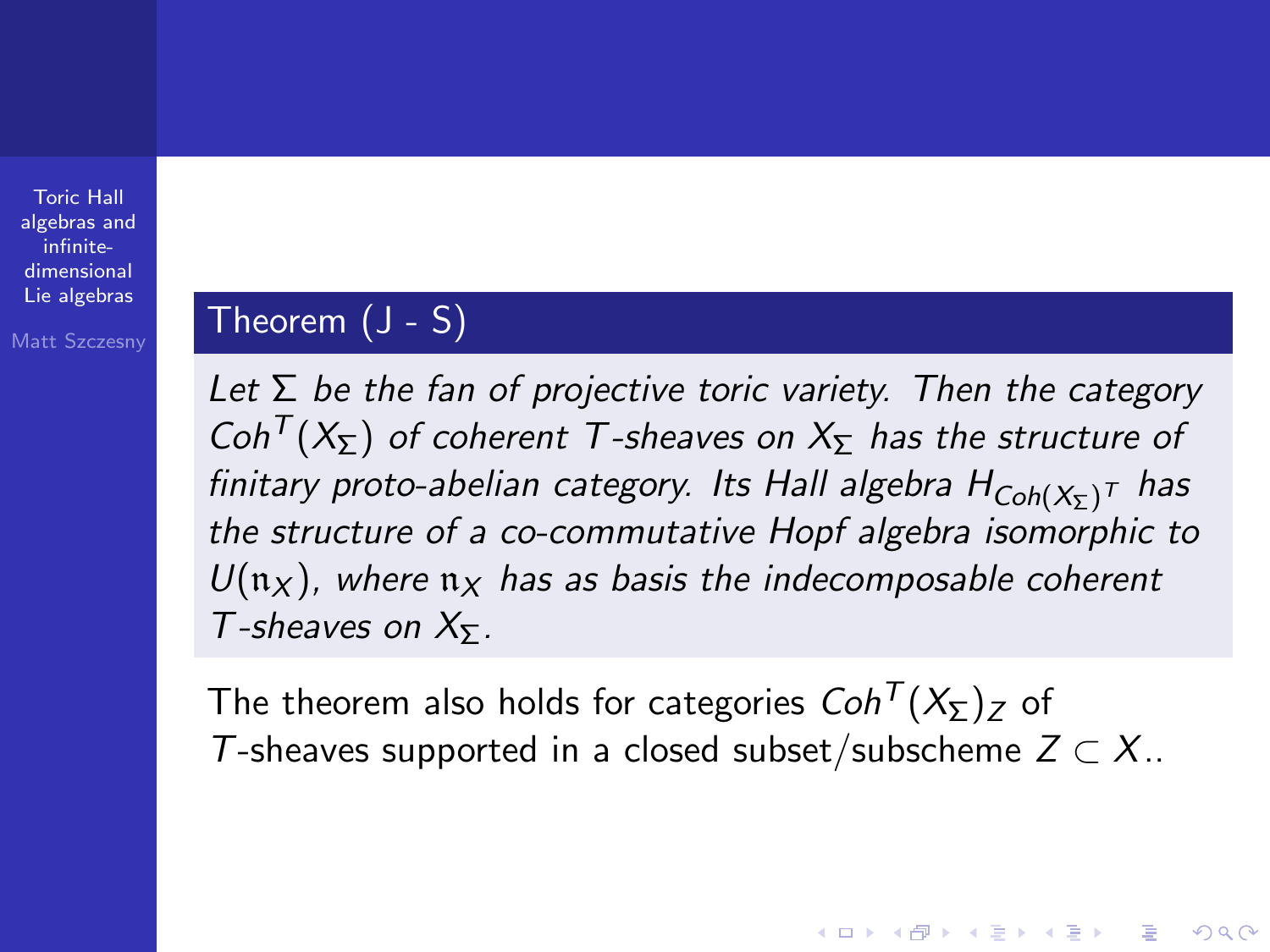# Example - multiplying two torsion sheaves in Hall algebra  $H_{Coh^{T}(\mathbb{A}^{2})_{0}}$

Toric Hall [algebras and](#page-0-0) infinitedimensional Lie algebras

Matt Szczesny

Let  $n = 2$ . By abuse of notation, we identify the skew shape  $\lambda$ with the delta-function of the corresponding coherent sheaf. Let

$$
\mathcal{S} = \begin{bmatrix} \mathcal{S} \\ \mathcal{S} \end{bmatrix} \qquad \mathcal{T} = \begin{bmatrix} \mathcal{S} \\ \mathcal{S} \end{bmatrix}
$$

We have



where for each skew shape we have indicated which boxes correspond to S and T.**KORK ERKER ADE YOUR**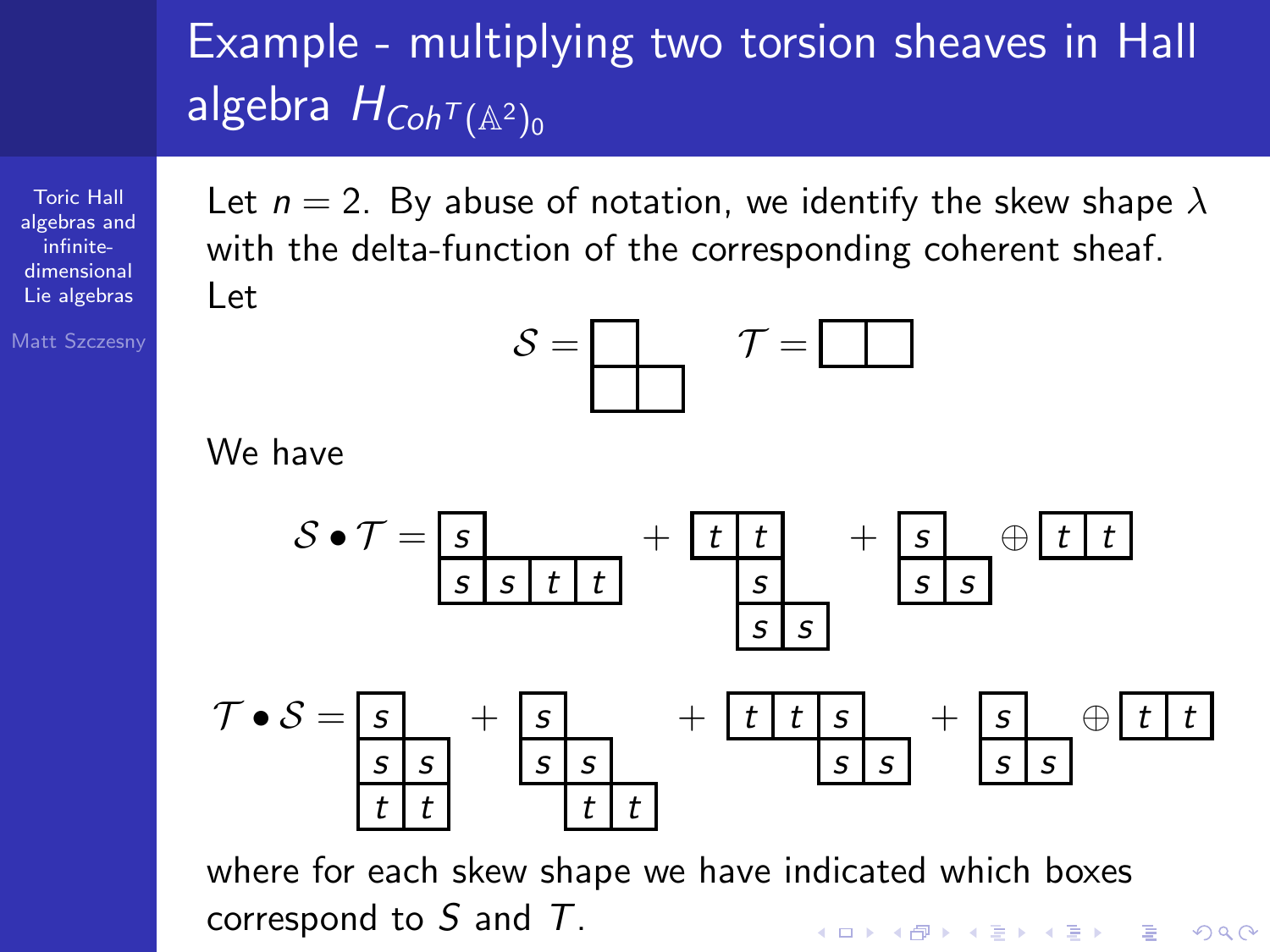Matt Szczesny

By identifying connected, finite, *n*-dimensional skew shapes with  $\mathit{Coh}^{\mathcal{T}}(\mathbb{A}^n)_0$ , we obtain a Lie bracket on these, defined by

$$
[\mathcal{S},\mathcal{T}]=\mathcal{S}\bullet\mathcal{T}-\mathcal{T}\bullet\mathcal{S}
$$

**KORK ERKER ADE YOUR** 

This Lie algebra has all structure constants  $\pm 1, 0$ .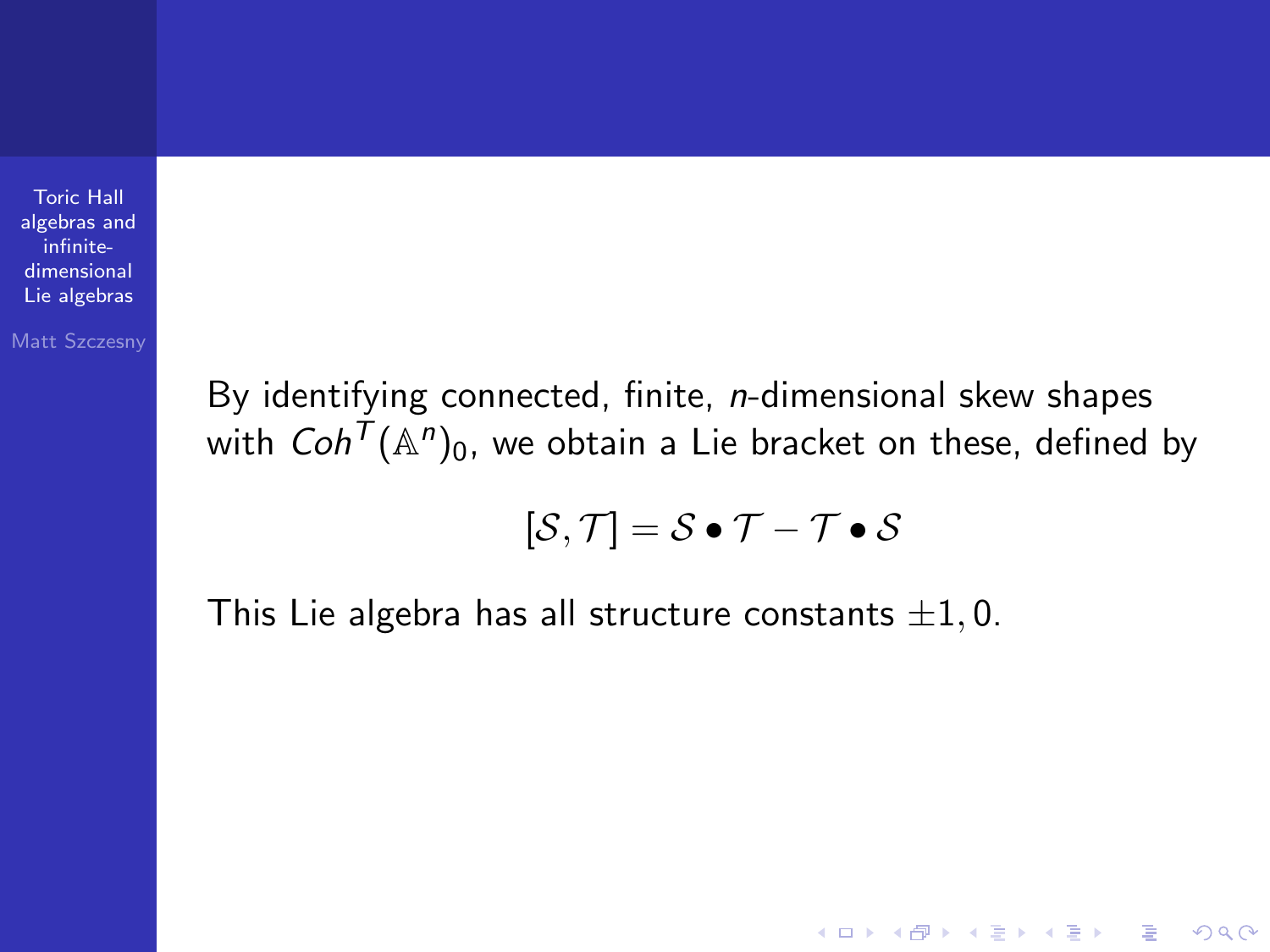# Example:  $Coh<sup>T</sup>(\mathbb{P}^1)$

Toric Hall [algebras and](#page-0-0) infinitedimensional Lie algebras

Matt Szczesny

### Theorem

 $H_{Coh^{\mathcal{T}}(\mathbb{P}^1)} \simeq \mathit{U}(\mathfrak{gl}_2^+[t,t^{-1}])$  where

$$
\mathfrak{gl}_2^+[t,t^{-1}]\simeq\begin{pmatrix} a(t)&b(t)\\0&c(t)\end{pmatrix}
$$

with 
$$
a(t), c(t) \in \mathbb{Q}[t], b(t) \in \mathbb{Q}[t, t^{-1}].
$$

(classical limit of Kapranov's and Baumann-Kassel's result). Here

$$
\mathcal{T}_{0,r} \to \begin{pmatrix} t^r & 0 \\ 0 & 0 \end{pmatrix}, \mathcal{T}_{\infty,s} \to \begin{pmatrix} 0 & 0 \\ 0 & -t^s \end{pmatrix}, \mathcal{O}(n) \to \begin{pmatrix} 0 & t^n \\ 0 & 0 \end{pmatrix}
$$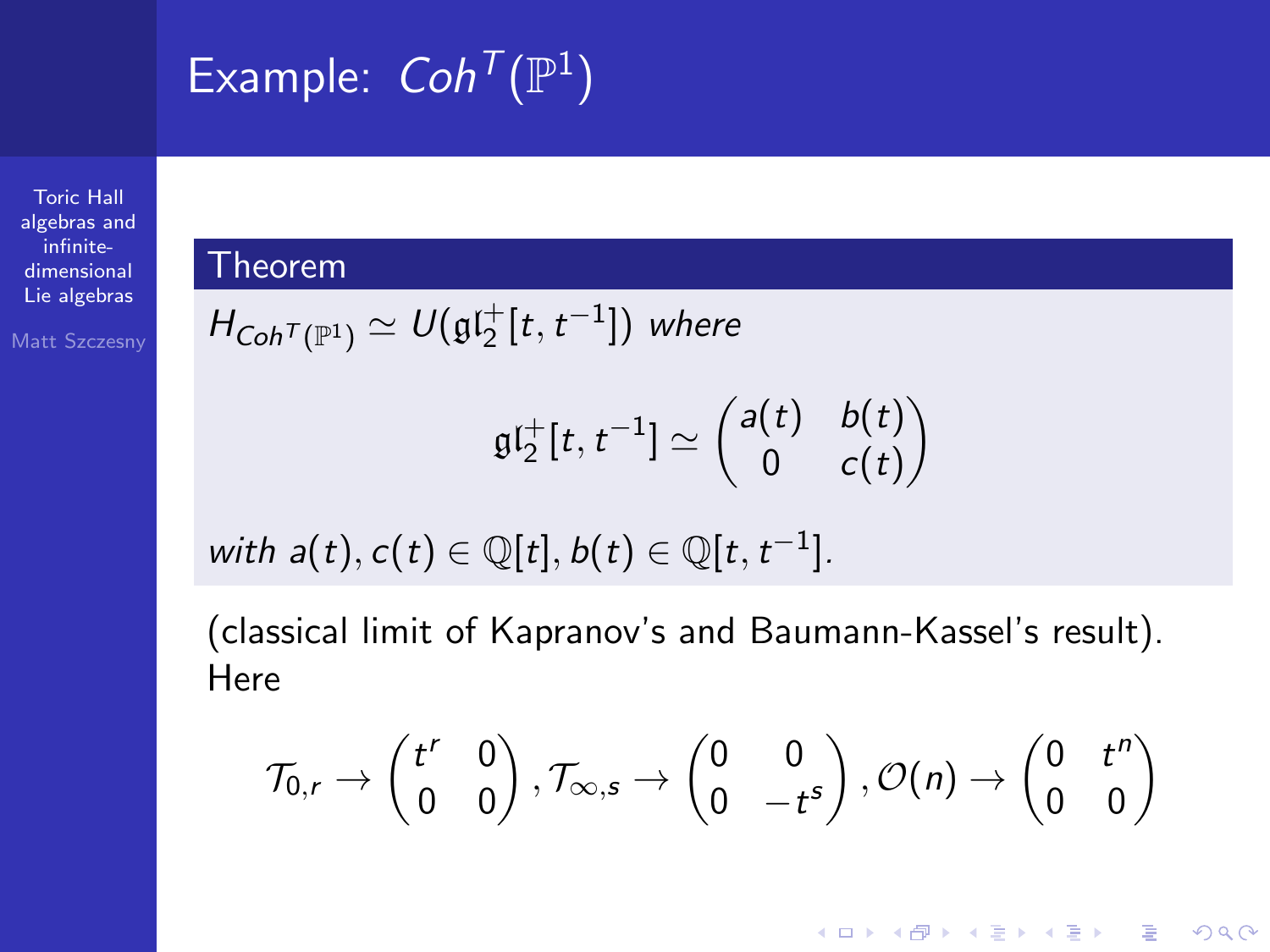# Example: Second formal neighborhood of 0 in  $\mathbb{A}^2$

Toric Hall [algebras and](#page-0-0) infinitedimensional Lie algebras

Matt Szczesny

Consider the sub-scheme  $Y = \text{Spec}(\langle x_1, x_2 \rangle / \mathfrak{m}^2)$  of  $\mathbb{A}^2$ , where  $m = (x_1, x_2)$ . Indecomposable T-sheaves on Y are one of the following types:



**KORK STRAIN A BAR SHOP**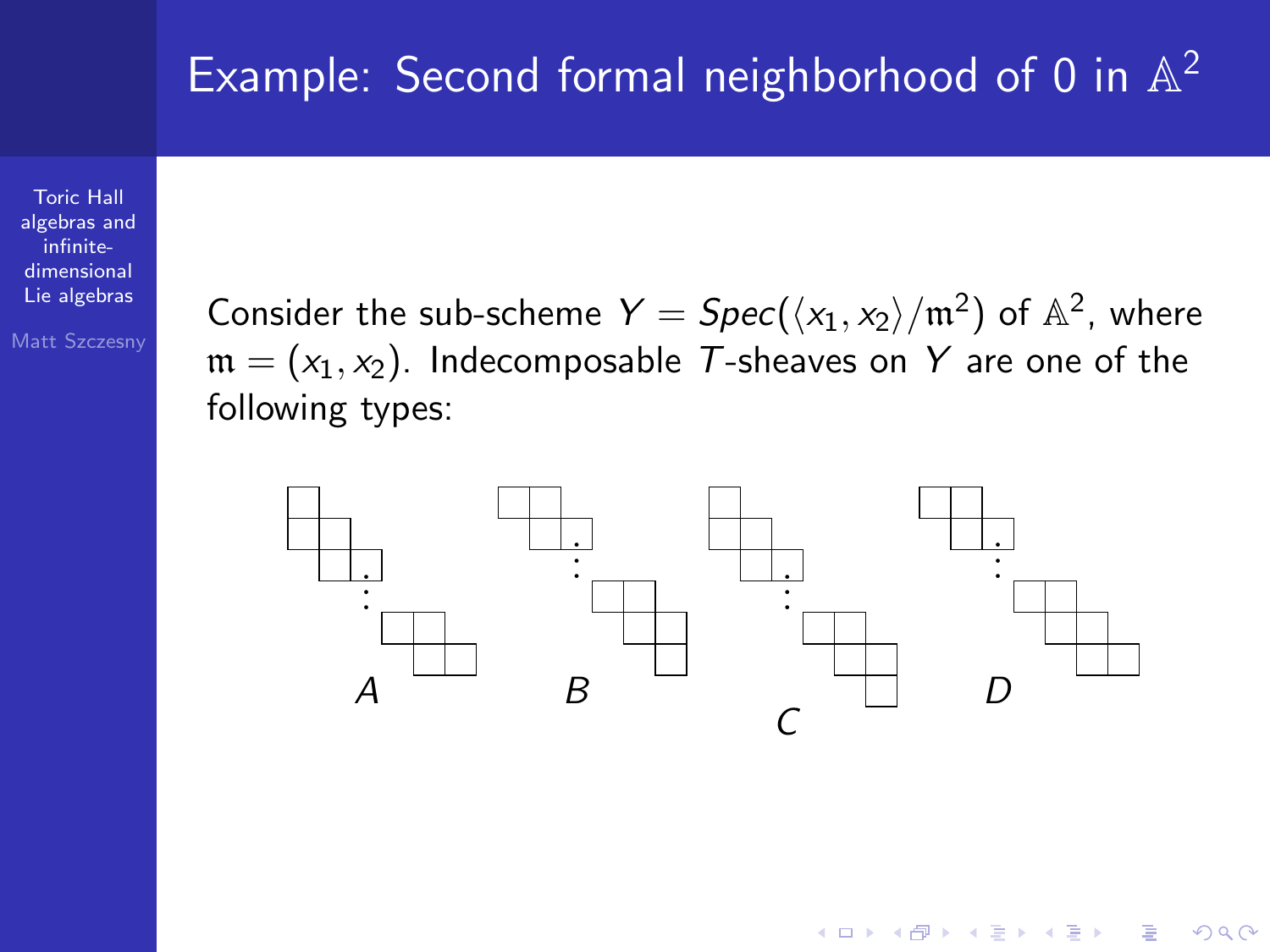Matt Szczesny

These are skew shapes not containing one of the following "disallowed" diagrams:



#### Theorem

 $H_{Coh^{\mathcal{T}}(Y)} \simeq \mathcal{U}(\mathfrak{k})$ , where  $\mathfrak{k}$  is the Lie subalgebra of  $\mathfrak{gl}_2[t]$ :

$$
\begin{pmatrix} d(t) & a(t) \\ b(t) & c(t) \end{pmatrix}
$$

Ξ

where  $a(t)$ ,  $b(t)$  are odd polynomials, with  $deg(a(t)) \geq 3, deg(b(t)) \geq 1$ , and  $c(t)$ ,  $d(t)$  are even polynomials with deg( $c(t)$ )  $\geq 2$ , deg( $d(t)$ )  $\geq 4$ . **OF REFRESH CENT**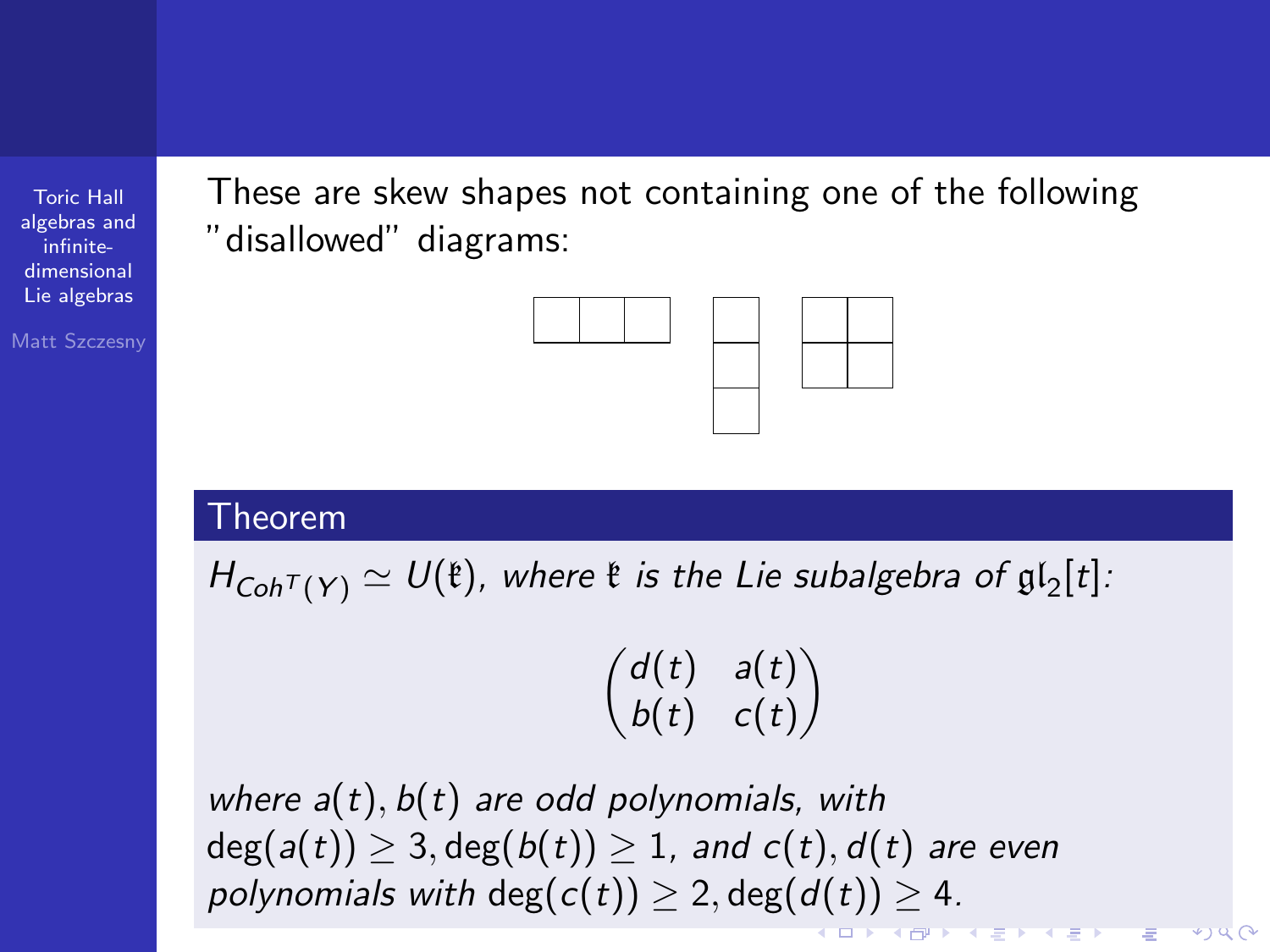Example -  $Coh^{\mathcal{T}}(\mathbb{P}^2)$ 

Matt Szczesny

We can visualize  $\mathbb{P}^2$  as follows:



where  $p_i$  are torus fixed-points, and the  $l$ 's the torus-fixed  $\mathbb{P}^1$ 's connecting them.

**KORKA SERKER ORA**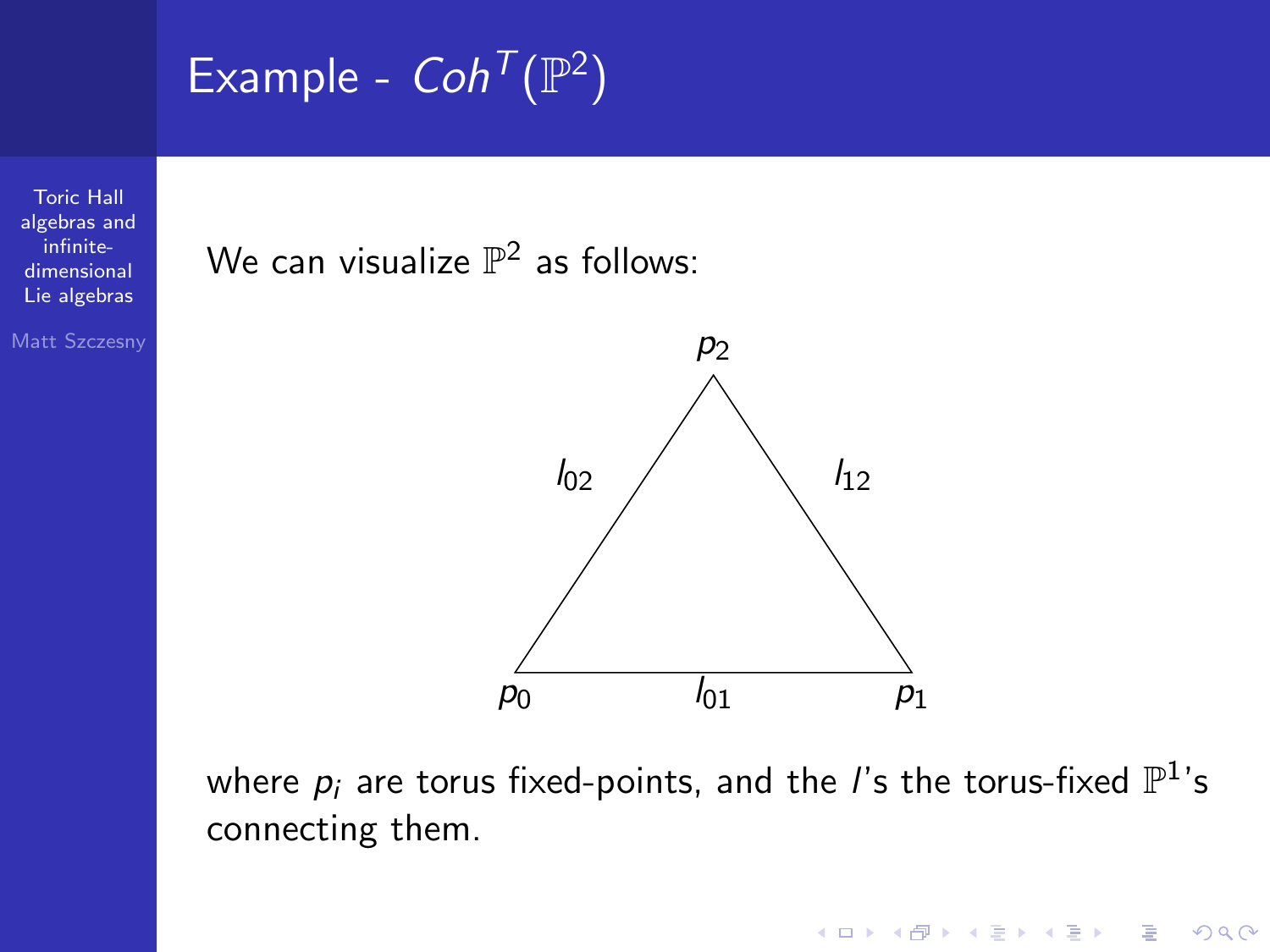- Matt Szczesny **We can classify all indecomposable T-sheaves on**  $\mathbb{P}^2$ . These are (roughly) of three types:
	- **1** These are point sheaves supported at  $p_i$ ,  $i = 0, 1, 2$  each generates a copy of  $Coh^{\mathcal{T}}(\mathbb{A}^2)_0.$

- 2 Sheaves supported along the triangle of  $\mathbb{P}^1$ 's
- **3** Torsion-free sheaves of rank 1.
- The Lie algebra  $n_{\mathbb{P}^2}$  is very large, and seems difficult to relate to anything explicit.